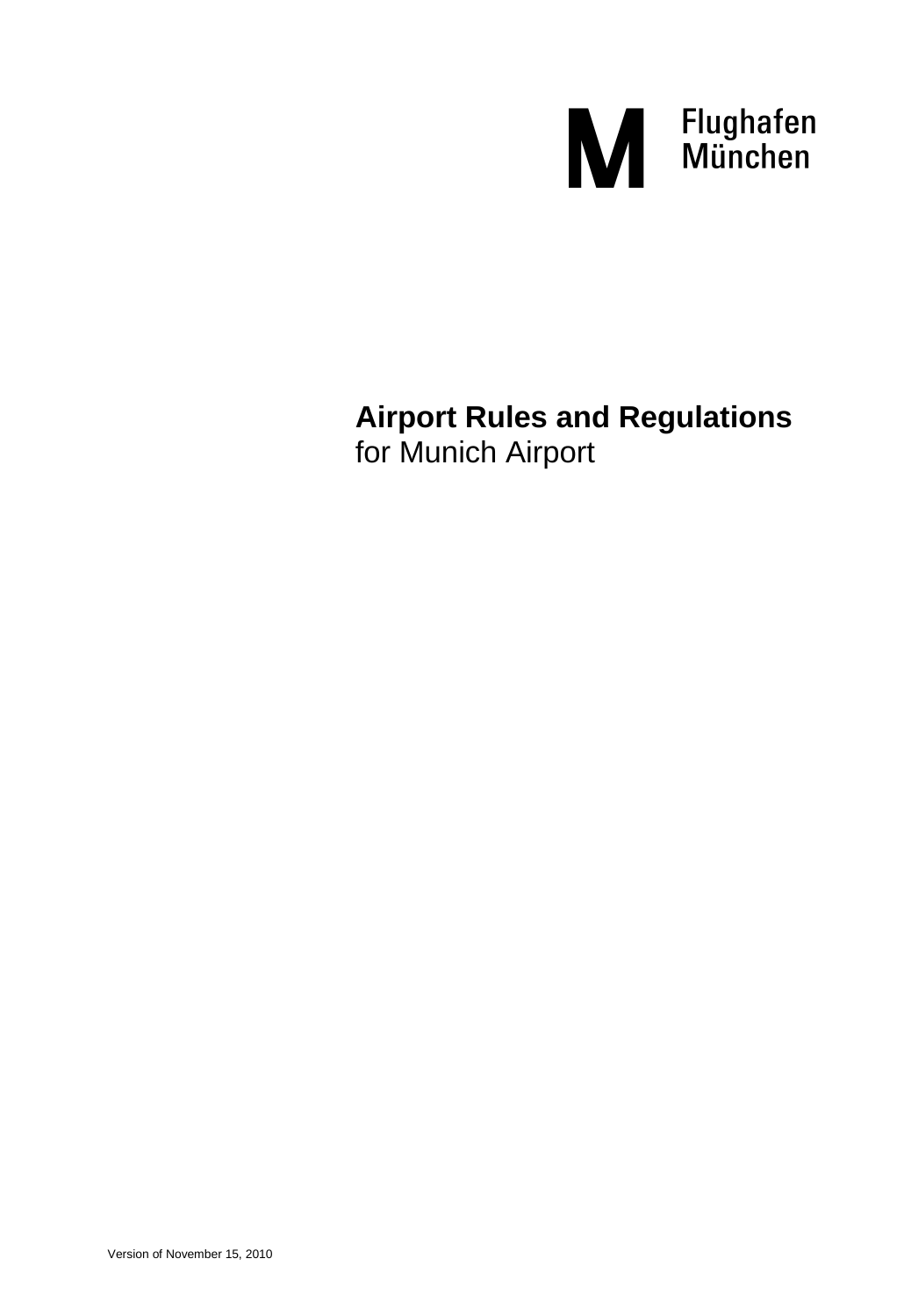# **Contents**

# **Part I:**

- 1. General information<br>2. Location
- 2. Location<br>3. Accessib
- **Accessibility**
- 4. Infrastructure<br>5. Meteorologica
- 5. Meteorological information<br>6. Flight operation facilities Flight operation facilities

# **Part II:**

# **1. Scope of the Airport Rules and Regulations**

# **2. Using the airport with aircraft, ground handling services**

- 2.1. Authorization to take off and land<br>2.2. Noise abatement
- 2.2. Noise abatement<br>2.3. Taxiing and towin
- 2.3. Taxiing and towing<br>2.4. Ramps
- 2.4. Ramps<br>2.5. Ground
- 2.5. Ground handling services<br>2.6. Parking and storage
- 2.6. Parking and storage<br>2.7. Fuel, operating fluids
- 2.7. Fuel, operating fluids and supplies<br>2.8. Maintenance, washing and de-icing
- 2.8. Maintenance, washing and de-icing<br>2.9. Immobilized aircraft or ground hand
- Immobilized aircraft or ground handling equipment

# **3. Other uses of the airport (pedestrians and vehicles)**

- 3.1. Roads, spaces, entrances<br>3.2. Vehicle traffic in the non-pr
- 3.2. Vehicle traffic in the non-public area<br>3.3. Restricted-access facilities
- 3.3. Restricted-access facilities<br>3.4. Taxiway
- 3.4. Taxiway
- 3.5. Ramps<br>3.6. Hangar
- 3.6. Hangars<br>3.7. Regulation
- Regulations on air safety and traffic in the security zone

# **4. Other activities**

- 4.1. Commercial activity at the airport other than ground handling services 4.2. General rules of conduct
- 4.2. General rules of conduct<br>4.3. IT and communication inf
- IT and communication infrastructure

# **5. Safety regulations**

- 5.1. General information<br>5.2. Safety Management
- Safety Management System

# **6. Lost and found**

# **7. Environmental protection**

- 7.1. Contamination<br>7.2. Water manage
- 7.2. Water management<br>7.3. Waste
- 7.3. Waste<br>7.4. Air con
- 7.4. Air contamination<br>7.5. De-icing fluids
- De-icing fluids

# **8. Violations of the Airport Rules and Regulations or against permits/clearances**

# **9. Place of performance / Place of jurisdiction**

# **10. Authorized recipient**

# **11. Amendments**

Appendix: Rules and Regulations for the Engine Testing Facility Appendix: Central Infrastructure Facilities Appendix: Regulations on air safety and traffic in the security zone Appendix: House rules Appendix: Regulations on the IT and Communication Infrastructure Appendix: Safety Regulations Appendix: Waste Regulations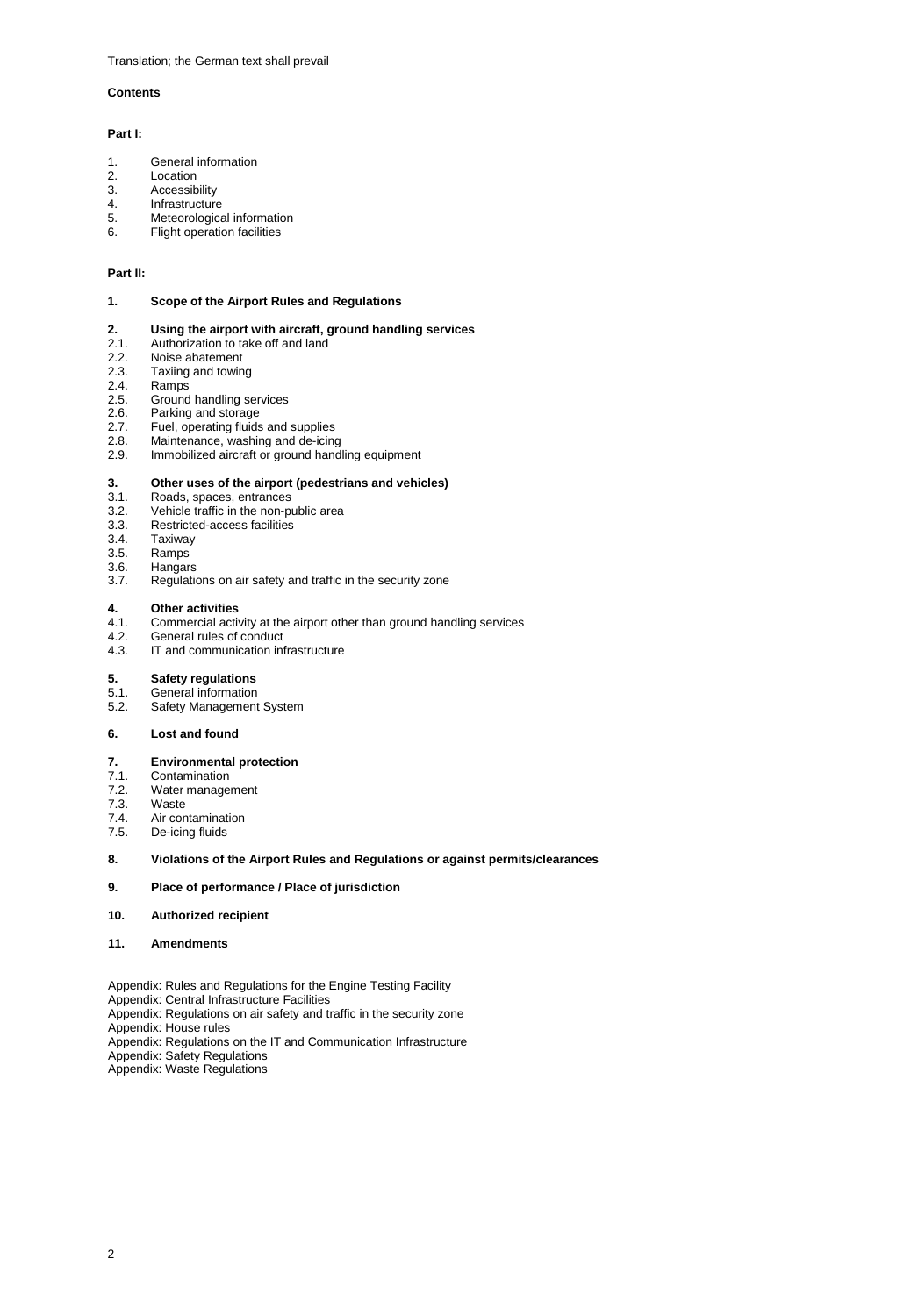# **Part I**

# **Description of the airport**

Changes in the description are announced in the Notices to Airmen (NOTAMS) and in the Aeronautical Information Publication (AIP) for Germany.)

# **1. General information**

|    | Name:                                               | Munich Airport<br>(15.4 NM north-east of the city center)<br>ICAO: EDDM<br><b>IATA: MUC</b>                                                                                                                                                               |  |  |
|----|-----------------------------------------------------|-----------------------------------------------------------------------------------------------------------------------------------------------------------------------------------------------------------------------------------------------------------|--|--|
|    | Airport operating company:                          | Flughafen München GmbH<br>P.O. 23 17 55<br>85326 Munich                                                                                                                                                                                                   |  |  |
| 2. | Location                                            |                                                                                                                                                                                                                                                           |  |  |
|    | Airport reference point (ARP):                      | 48° 21' 17" NORTH<br>11° 47' 15" EAST                                                                                                                                                                                                                     |  |  |
|    | Airport altitude:                                   | 448m (1470 ft) above sea level                                                                                                                                                                                                                            |  |  |
|    | Position:                                           | ca. 85m north of the control tower                                                                                                                                                                                                                        |  |  |
|    | Runway reference points (RRPs):<br>Runway 08L/26R   | 445m (1460 ft) above sea level<br>N48° 21' 57"<br>E11° 47' 45"                                                                                                                                                                                            |  |  |
|    | Runway 08R/26L                                      | 452 m (1483 ft) above sea level<br>N48° 20' 37"<br>E11° 46' 45"                                                                                                                                                                                           |  |  |
|    | Magnetic variation:                                 | $1.4^{\circ}$ E (July 1, 2003)                                                                                                                                                                                                                            |  |  |
| 3. | <b>Accessibility</b>                                |                                                                                                                                                                                                                                                           |  |  |
|    | Telephone:<br>Fax:                                  | Switchboard, +49-(0)89-975-0<br>Traffic management +49-(0)89-975-11<br>General: +49 (0)89-975- plus extension<br>General: +49 (0)89-975 plus extension                                                                                                    |  |  |
|    | SITA:                                               | MUCKDXH AFTN: EDDMMYDYX                                                                                                                                                                                                                                   |  |  |
|    | Internet:<br>E-mail address:                        | www.munich-airport.de<br>airport.authority@munich-airport.de                                                                                                                                                                                              |  |  |
|    | Road access:                                        | The airport can be reached via the A92 autobahn, taking the No. 6 exit ("Flughafen Mün-<br>chen") when coming from the direction of Munich and via the No. 9 exit ("Erding") when com-<br>ing from Deggendorf, and via the No. 7 exit ("Freising-Mitte"). |  |  |
|    | S-Bahn rail link from Munich:                       | Line 1 via München-Laim - Neufahrn; Linie 8 via Unterföhring and Ismaning                                                                                                                                                                                 |  |  |
|    | Bus lines:                                          | Connections to the Airport from Munich, Garching, Neufahrn/Eching, Hallbergmoos, Freising,<br>Erding, Landshut, Ingolstadt                                                                                                                                |  |  |
|    | Taxi / car rentals:                                 | Available                                                                                                                                                                                                                                                 |  |  |
| 4. | Infrastructure                                      |                                                                                                                                                                                                                                                           |  |  |
|    | Airport fire services category:                     | Category 10 under ICAO Annex 14                                                                                                                                                                                                                           |  |  |
|    | Health and sanitation airport:                      | The airport is officially certified as a health and sanitation airport, and a medical service is<br>held in readiness.                                                                                                                                    |  |  |
|    | Customs:                                            | The airport is certified as a customs airport.                                                                                                                                                                                                            |  |  |
| 5. | <b>Meteorological information</b>                   |                                                                                                                                                                                                                                                           |  |  |
|    | Prevailing winds:<br>Airport reference temperature: | WSW (250° – 270°)<br>22.8°C                                                                                                                                                                                                                               |  |  |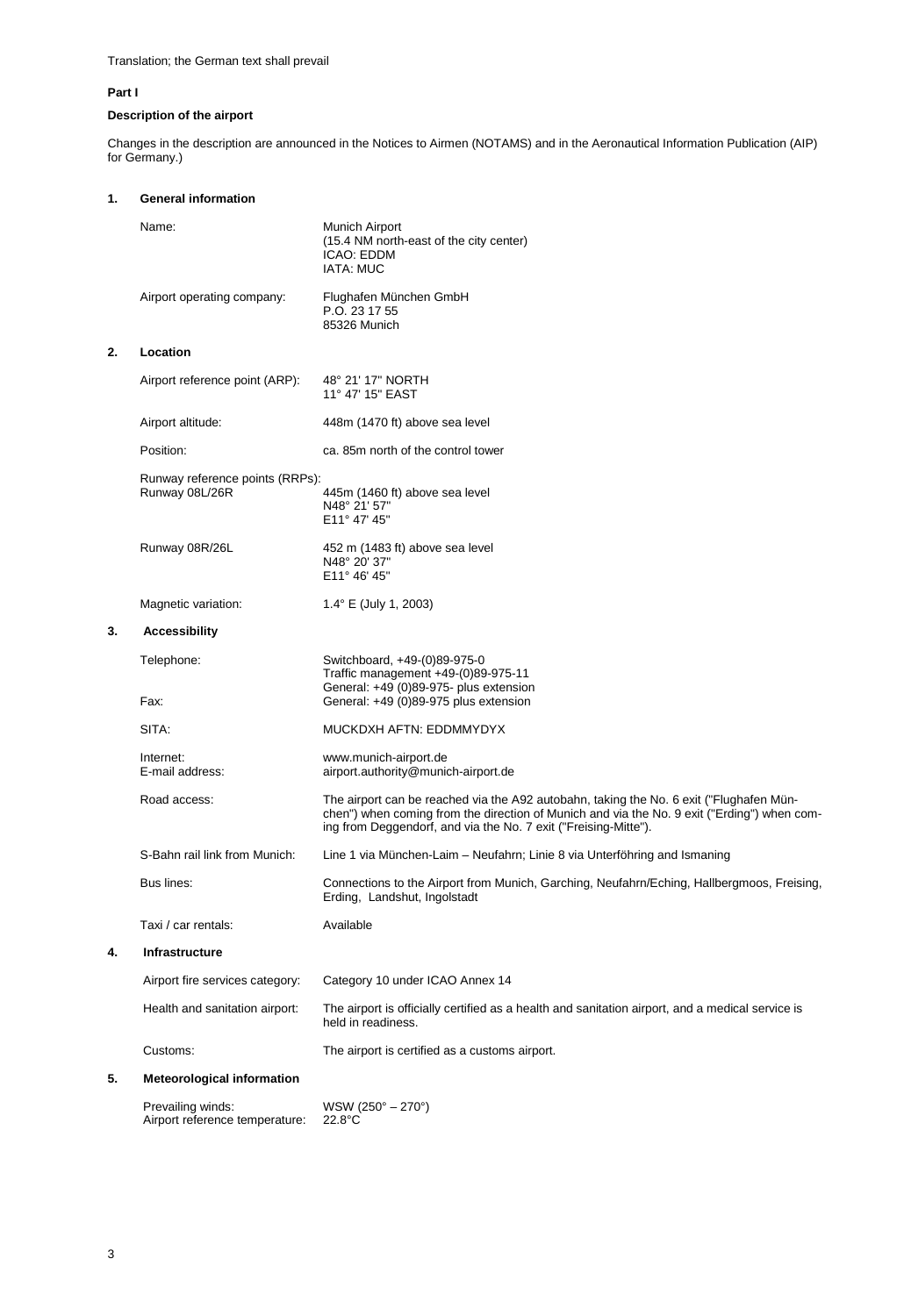# Translation; the German text shall prevail

# **6. Flight operation facilities**

Classification: ICAO Annex 14 Airport reference code 4 F

# **Runways**

| Designation | Compass alignment | Dimensions [m] | PCN value | Surface            |
|-------------|-------------------|----------------|-----------|--------------------|
|             |                   |                |           |                    |
| 08L/26R     | 083/263           | 4000x60        | 90        | Concrete (grooved) |
| 08L/26R     | 083/263           | 4000x60        | 90        | Concrete (grooved) |

# **Taxiways**

| Width [m] | <b>PCN</b> value | Surface  |
|-----------|------------------|----------|
| 30        |                  | Concrete |
| 30        |                  | Concrete |

# **Helicopter landing area**

| Dimensions [m] | PCN value | Surface  |
|----------------|-----------|----------|
| 30x30          | 90        | Concrete |

Further descriptions: see Aeronautical Information Publication (AIP) for Germany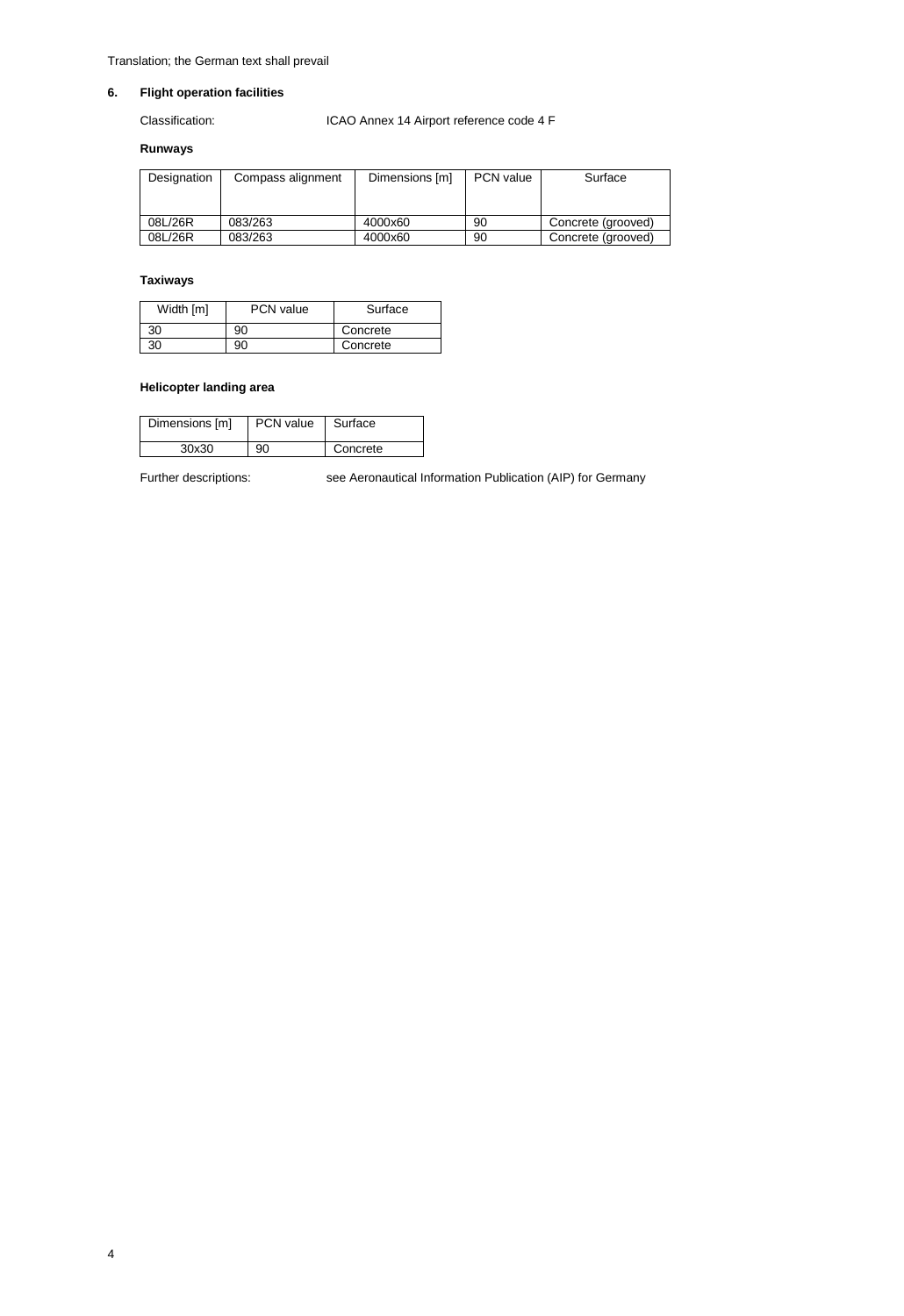#### **Part II User regulations**

# **1. Scope of the Airport Rules and Regulations**

- 1.1 All users of the airport, whether in aircraft, ground vehicles or on foot, are subject to the rules set out in these user regulations and must comply with the instructions issued by the airport operating company to ensure compliance with these rules.
- 1.2 Insofar as the regulations and instructions apply to the operators of aircraft, they apply mutatis mutandis both to owners of aircraft and persons using them, regardless of whether the latter are the operators or owners of these aircraft.

# **2. Using the airport with aircraft, ground handling services**

# **2.1 Permission to take off and land**

- 2.1.1. The use of the airport is permitted in exchange for payment of the fees specified in the Tariff Regulations. The airport operating company accepts no liability whatsoever for defects prevailing through no fault of its own at the time the contract comes into effect.
- 2.1.2. Aircraft with a maximum take-off weight of up to 2000 kg and aircraft flying according to visual flight rules (VFR) may use the airport only with prior permission (PPR). Exceptions are made in the following cases:
	- Assistance, emergency and disaster relief flights
	- search and rescue flights, and police missions
	- landings due to weather conditions, technical reasons or other safety-related reasons.
- 2.1.3. Touch-and-go flights for training, instruction or practice purposes are not permitted between Saturday, 12:00 noon local time and Monday 6:00 a.m. local time or on statutory holidays.
- 2.1.4. Operating hours and night traffic

The airport is in operation 24 hours a day. Flight operations are subject to restrictions during the period from 2200 hours to 600 hours due to noise abatement reasons as set out in the currently applicable version of the Aeronautical Information Publication (AIP) for Germany (Part AD-2 EDDM). Exceptions to these restrictions apply to:

- emergency and disaster relief flights as well as police missions
- landings due to weather, technical reasons or other safety-related reasons

- flights permitted by the Bavarian Ministry for Economic Affairs, Infrastructure, Transport and Technology or, acting on its specific instructions, the Aviation Authority at Munich Airport, in exceptional cases on reasonable grounds in order to avoid serious disruptions in air traffic or as required for other important causes related to the public interest.

# 2.1.5 Documentation obligations

The operator of an aircraft must present the airport operating company on request with the necessary papers to confirm authorization to use the airport and to invoice fees.

# 2.1.6 Target Off-Block Time (TOBT)

For all IFR departures, a Target Off-Block Time (TOBT) must be filed. This is the responsibility of the airline, its handling agent, or in the case of general aviation, the pilot. Details are regulated in the Aeronautical Information Publication (AIP) for Germany (AD Volume II).

# **2.2 Noise abatement**

- 2.2.1 Operators of aircraft must limit the noise caused by aircraft engines at the airport and in its vicinity to the unavoidable minimum. This applies in particular to the times of restricted flight operations. Aircraft operators must use noise abatement devices as necessary for protecting the population against hazards, serious disadvantages and major annoyances through noise. In this regard, the following regulations must be complied with:
- 2.2.2 During landings, thrust reversers can be used only to the extent required for safety reasons. The positioning of the thrust levers to "idle reverse thrust" is not covered by this regulation.
- 2.2.3 Engine test runs for maintenance purposes are permitted only in the engine testing facility (noise control hangar) intended for this purpose.
- 2.2.4 Use of the noise control hangar is permitted only in accordance with the currently applicable version of the appendix "Regulations for the engine testing facility" on payment of the applicable fees. In some cases, aircraft operators conducting test runs will be subject to additional instructions from the airport operating company (Flight Operations Office).

# **2.3 Taxiing and towing**

- 2.3.1 Aircraft are permitted to be taxied under their own power only by persons with the necessary authorization. They may not be taxied under their own power into or out of maintenance and storage hangars or workshops.
- 2.3.2 In the ramp area, aircraft engines may run only at the minimum necessary operating speed.
- 2.3.3 Aircraft are towed when necessary. They may be towed only by authorized personnel. The aircraft operator must provide the necessary personnel to secure the towing operation. The aircraft operator must provide the necessary towing instructions to the towing personnel. In some cases, aircraft operators towing aircraft will be subject to additional instructions from the airport operating company (Flight Operations Office).
- 2.3.4 For additional regulations see the Aeronautical Information Publication (AIP) for Germany (AD 2 EDDM).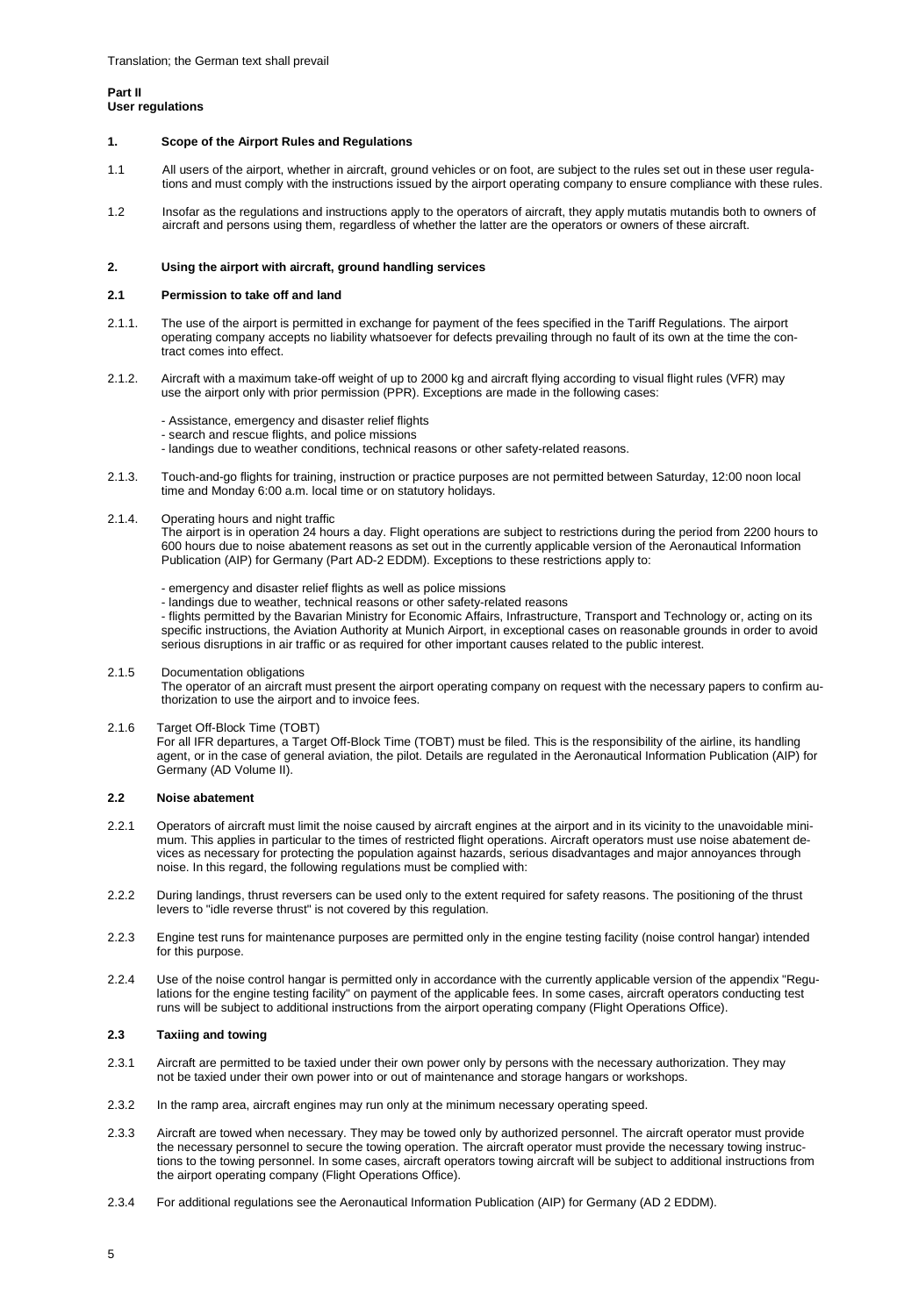## **2.4 Ramps**

- 2.4.1 The handling aprons are intended for the handling of arriving and departing aircraft. Any other use is possible only with the consent of the airport operating company.
- 2.4.2 Handling stands are assigned by the airport operating company in accordance with operational needs.
- 2.4.3 The hangar areas are for parking aircraft. The park positions on the hangar aprons are assigned by arrangement with the airport operating company.
- 2.4.4 The area immediately outside the hangar doors must be kept clear.

# **2.5 Ground handling services**

- 2.5.1 The airport operating company, the aviation companies authorized to perform their own handling operations and the service providers are authorized to carry out ground handling services in accordance with Appendix 1 (Catalog of Ground Handling Services) of the Regulation for Ground Handling Services at Airports (BADV). The parties authorized to perform handling operations must position their handling equipment exclusively in the assigned areas and pay the related charges.
- 2.5.2 The liability insurance policy required pursuant to the Regulation for Ground Handling Services at Airports (BADV) (Appendix 3 to Section 8 of BADV) must be taken out with an insurance company authorized to engage in business operations, and the airport operating company must be provided with documentation of the policy indicating the insured amount and indicating the legal provision (BADV) stipulating the insurance obligation (Section 113 of the Insurance Policy Act).
- 2.5.3 The airport operating company may charge fees to aviation companies performing their own handling operations and service providers for access to its facilities and for their maintenance and use (Section 9 Par. 1 and 3 BADV).
- 2.5.4 The airport operating company is entitled to take appropriate measures at the expense of a service provider or other party authorized to perform its own handling operations in cases in which smooth airport operations are jeopardized through conduct attributable to such a service provider or other party. The service provider or party performing its own handling operations will first be given the opportunity to make a statement (See Section 10 Par. 2 BADV).
- 2.5.5 The following facilities are deemed central infrastructure facilities as defined in Section 6 BADV:
	- − the baggage system
	- the passenger boarding bridges
	- the stationary ground power supply
	- the aircraft handling positions including equipment for aircraft marshalling on arrival and departure
	- − the sewage disposal facility
	- − the fresh water disinfection facility
	- − the equipment and facilities for aircraft de-icing
	- − the stationary facilities for aircraft fuel and operating fluids
	- − the noise control hangar for engine test runs
	- − the flight information system

The central infrastructure facilities are provided, administered and operated exclusively by the airport operating company or a party acting on its behalf in accordance with the appendix "Central Infrastructure Facilities" in the currently applicable version. The use of these facilities is mandatory and is subject to fees.

2.5.6 Parties carrying out their own handling operations and service providers must comply with the relevant legal and regulatory standards including the official regulations for Munich Airport.

#### **2.6 Parking and storage**

- 2.6.1 Parking and storage spaces for aircraft are allocated by the airport operating company. For safety or operational reasons, it may require an aircraft to be placed at another parking or storage space or – if the aircraft operator cannot be contacted or fails to comply with the request in a timely manner – arrange for the aircraft to be taken there by authorized personnel. This also applies to handling vehicles and equipment.
- 2.6.2 It is the responsibility of the aircraft operator to secure their parked or stored aircraft. Traffic cones must be placed at the wingtips and at the engines positioned on the wings.
- 2.6.3 The parking and storage of aircraft is subject to the legal regulations on rental charges.

The airport operating company accepts no liability whatsoever for defects prevailing through no fault of its own at the time the contract comes into effect. The airport operating company is not required to keep custody of parked or stored aircraft or handling vehicles unless there is a specific written agreement in this regard.

2.6.4 Parties using the aircraft hangars and other airport facilities must treat them with due care and comply with the safety regulations.

# **2.7 Fuel, operating fluids and supplies**

Companies supplying aircraft with fuel and other supplies must be accredited by the airport operating company.

# **2.8 Maintenance, washing and de-icing**

Maintenance work on aircraft and aircraft washing must be carried out exclusively at the locations assigned by the airport operating company. De-icing is permitted only in the designated areas. Companies performing de-icing activities must be accredited by the airport operating company.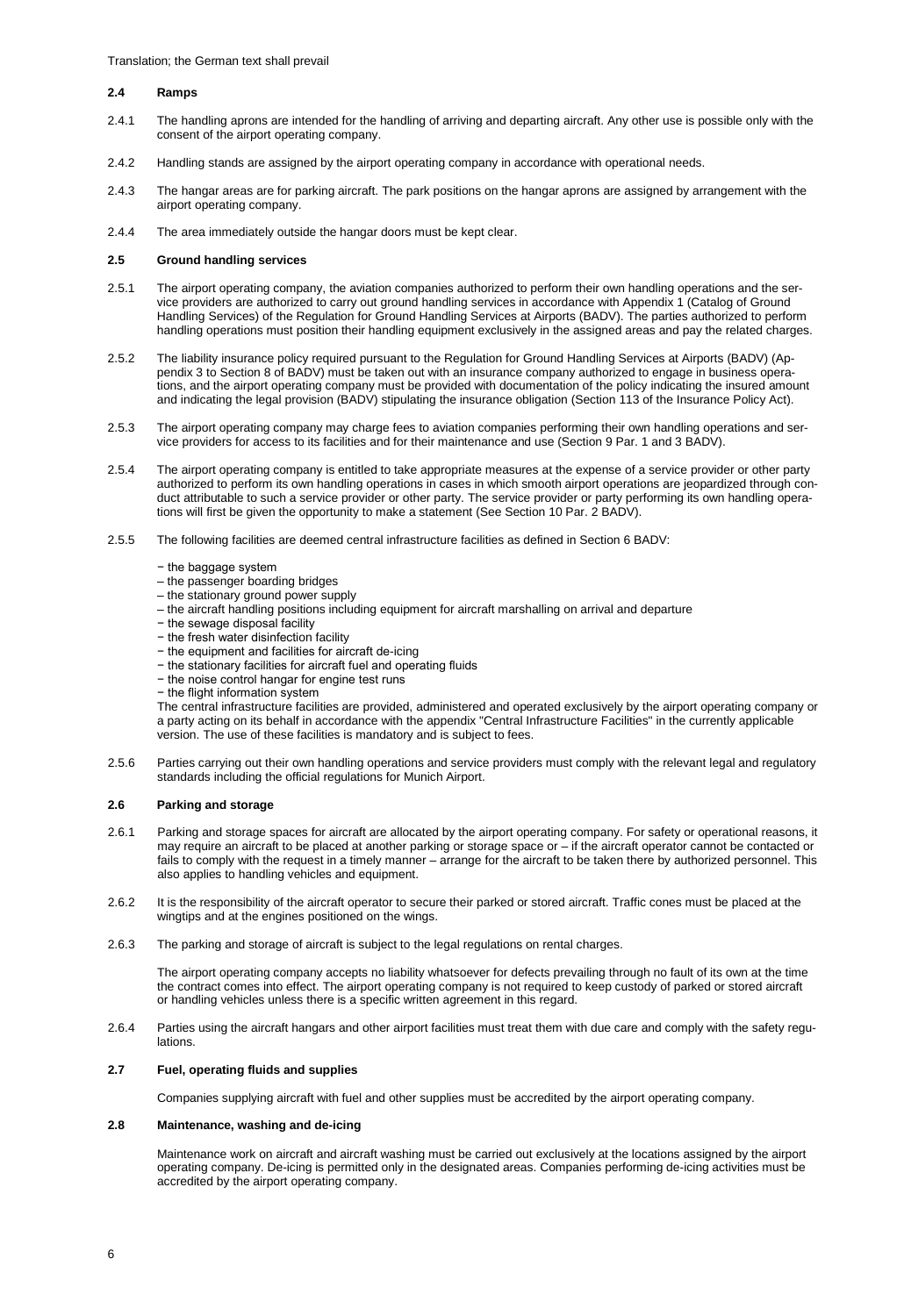# **2.9 Immobilized aircraft or ground handling equipment**

2.9.1 If an aircraft or a vehicle or piece of equipment used for handling operations is immobilized, the airport operating company may remove it at the operator's expense from the flight operation areas, even if not requested to do so by the operator of the aircraft, vehicle or equipment, if this is necessary for smooth flight operations. In such cases, the airport operating company is liable for damages resulting from deliberate actions or gross negligence. This does not apply to damages resulting from loss or impairment of life, bodily harm or damage to health.

The same applies if the operator requests the airport operating company to remove or assist with the removal of a broken down aircraft or vehicle/equipment used in handling operations.

2.9.2 If an aircraft, handling vehicle or piece of handling equipment immobilized, the operator must compensate the airport operating company for any financial losses resulting from the disruption of operations unless the disruption is not the fault of the operator. This provision is without prejudice to any additional legal liabilities of the operator or third parties.

# **3. Other uses of the airport (pedestrians and vehicles)**

#### **3.1 Roads, spaces, entrances**

- 3.1.1 The airport grounds are private property. In those parts of the publicly accessible area of the airport open to public use, persons operating vehicles must comply with the German Traffic Code. On the non-public areas of the airport, the current version of the "Traffic Rules for the Non-Public Area of the Airport" applies. In addition, these areas are subject to the German Traffic Code.
- 3.1.2 The non-public area of the airport property can be accessed by pedestrians or vehicles only through the entrances designated for this purpose by the airport operating company and only by authorized persons. The airport operating company may limit or suspend traffic in the non-public area as required by airport operations or air safety considerations.
- 3.1.3 Parties conducting surface transport of cargo to or from other airports must notify the airport operating company in accordance with its detailed instructions in the load data and flight data for the cargo in question.

#### **3.2 Vehicle traffic in the non-public area**

Operators and drivers of vehicles are responsible for ensuring the roadworthiness of the vehicles used by them at the airport.

#### **3.3 Restricted-access facilities**

3.3.1 Facilities within the fenced-in area of the airport that are not open to general traffic can be entered by pedestrians or vehicles only with the consent of the airport operating company – and, where applicable, other authorized parties. These facilities include in particular:

a) the movement areas (including the runways, taxiways and other maneuvering areas)

- b) the handling aprons and other aprons,
- c) the gates,
- d) the hangars,
- e) the waiting areas,
- f) the transit areas and other rooms and traffic areas used for handling purposes,
- g) the baggage and freight halls,
- h) the garages and workshops,
- i) the operational and construction yards,
- j) the construction sites,
- k) the operational roads.

Sentence 1 applies accordingly to fenced-in plots of land and facilities (e.g. for air traffic control and for noise and pollutant measurements) outside the fenced-in airport property.

- 3.3.2 Consent as specified in 3.3.1 above may be granted generally or on a case-by-case basis by the airport operating company and may be revoked for important causes.
- 3.3.3 It is mandatory to carry identification in the non-public areas. Visitors may enter these areas only when accompanied by persons with access authorization. In such cases it is prohibited to touch aircraft. It is prohibited to leave the apron in the direction of the taxiway without authorization.
- 3.3.4 Persons acting on behalf of the aviation, security, customs, passport control and public health authorities as well as German Air Traffic Control (DFS) are authorized to enter the non-public areas in the performance of their duties on foot and with official vehicles.
- 3.3.5 Aircraft may be boarded only with the consent of the party operating the aircraft.
- 3.3.6 Vehicles being operated in non-public areas and facilities must show special markings as required by the airport operating company and fitted with security devices.

#### **3.4 Taxiway**

3.4.1 The permission required for pedestrians or the operators of vehicles to enter movement areas pursuant to 3.3.1 above is granted by the airport operating company (traffic management office) after coordination with the DFS control tower. Pedestrians or vehicle operators entering the movement areas may move only in accordance with the instructions of the DFS control tower, and must in particular comply with the tower's radio transmissions, light signals and signs, and must fami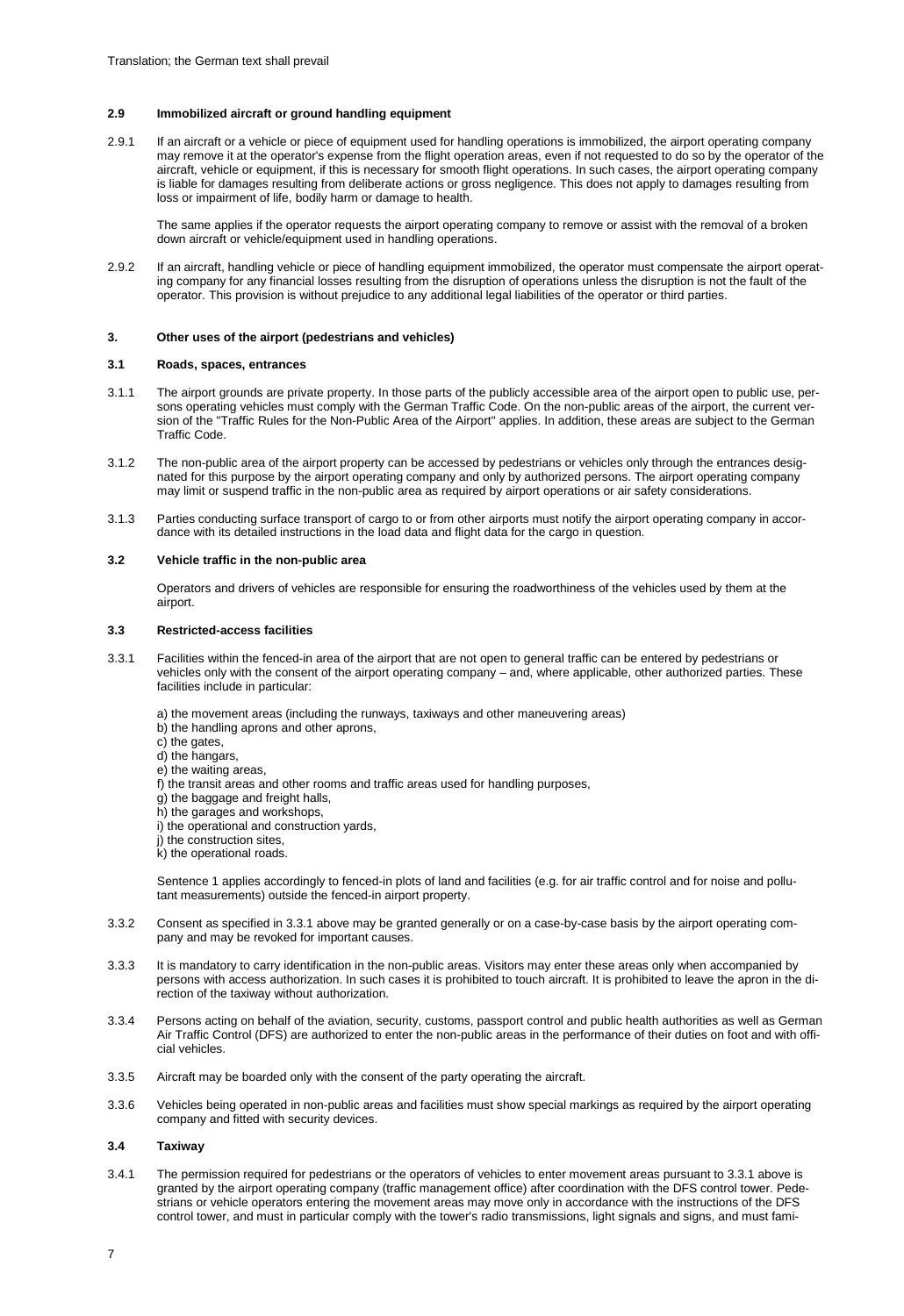liarize themselves with the meaning of these communications.

- 3.4.2 A prerequisite for entering movement areas with vehicles is participation in a special driver training course conducted by the airport operating company.
- 3.4.3 The movement areas can be entered only by vehicles which − are in constant radio contact with the DFS control tower and are equipped with a rotating beacon, or - guided by an escort vehicle. The airport operating company may allow exceptions by arrangement with the DFS control tower.

# **3.5 Aprons**

- 3.5.1 The maximum speed for vehicles on the aprons is 30 km/h. This speed limit does not apply to command vehicles, firefighting vehicles, security service vehicles, ambulances, winter service vehicles and rescue vehicles in operation.
- 3.5.2 The handling apron may be entered only by vehicles authorized by the airport to perform aircraft handling operations, firefighting, security and rescue vehicles as well as vehicles operated by the responsible authorities. Other vehicles require the special consent of the airport operating company.

### **3.6 Hangars**

The parking, storage and maintenance of vehicles, in particular ground vehicles and other items in the hangars require the consent of the airport operating company.

### **3.7 In all other respects, the Appendix "Regulations on Air Safety and Traffic in the Security Zone" shall apply.**

#### **4. Other activities**

4.1 Commercial activity at the airport other than ground handling services Commercial activity on the airport property is subject to the payment of fees and is permitted only on the basis of an agreement with the airport operating company. Commercial activity is deemed to take place on the airport property even if it is only partially performed there.

# 4.2 General rules of conduct

Photo and film shoots and sound recordings – unless made exclusively for personal use – require the consent of the airport operating company. General rules of conduct on the airport property are regulated in the House Rules (see the appendix "House Rules").

4.3 IT and communication infrastructure The use of the information and communication infrastructure at the airport is subject to the regulations set out in the annex "Regulations on the IT and Communication Infrastructure".

#### **5. Safety regulations**

# **5.1 General information**

It is mandatory to comply with safety regulations defined by law or in other statutory regulations and contained in the annex "Safety Regulations".

# **5.2 Safety Management System (SMS)**

The airport operating company must keep the airport in an operationally safe condition and run it in an orderly manner. Consequently, the airport operating company operates a safety management system (SMS) in accordance with the provisions of ICAO Annex 14 and Section 45b of the Air Transportation Certification Regulation (LuftVZO). An essential element of this system is the responsible and mandatory involvement of all companies operating at the airport. The airport operating company specifies the details and scope of the integration of the companies in each individual case. The provisions of the SMS are binding. Participation in the established safety committees is mandatory for all commercial users and companies operating in the security zone of the airport. The scope of the SMS is documented in the currently valid version of the safety management manual. The manual can be obtained on request from the airport operating company. Through the ongoing development and optimization of the SMS, the resulting obligations can change at any time.

#### **6. Lost property**

Items found in the airport facilities must be submitted to the lost property office of the airport management company without delay.

# **7. Environmental protection**

# **7.1 Contamination**

Contamination of the airport facilities must be avoided. Any party causing contamination must remove it. In case of a failure to remove it, the airport operating company may carry out removal at the expense of the party that caused the contamination.

#### **7.2 Water management**

7.2.1 Waste water disposal Under the drainage regulations of the special-purpose waste water management association for the Erdinger Moos area, discharges of waste water are permitted only if the water is contaminated or otherwise altered in its properties through domestic, commercial or other uses (dirty water) or is drained from precipitation falling on or in the vicinity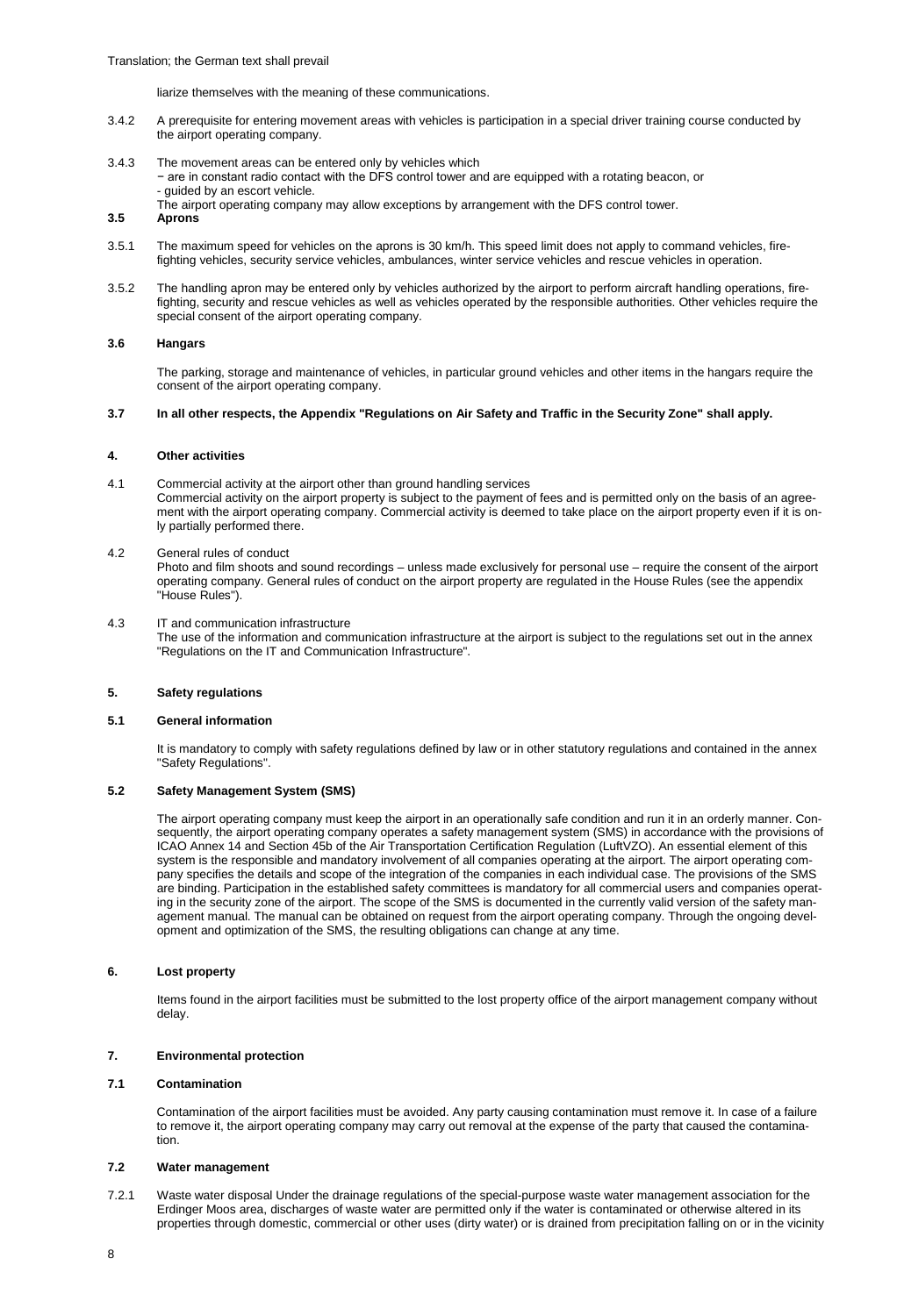of developed or built-up sites (precipitation water).

Discharges and operational changes with a material effect on the type or quantity of waste water are without exception subject to the approval of the airport operating company. To ensure proper removal of waste water, the airport operating company may impose additional regulations (water discharge directives) and in particular regulate the type and quantity of waste water from individual users through individual directives.

Only CFC-free detergents, cleaning solvents and lubricants may be used.

# 7.2.2 Drinking and extinguishing water

# Drinking water system:

The withdrawal of water from the drinking water system for cleaning, rinsing and irrigation purposes requires the consent of the airport operating company, and is permitted only through metered standpipes provided for a fee by the airport operating company.

### Firefighting water:

In general, it is prohibited to take water from the firefighting water system through underground, above-ground or wallmounted hydrants for purposes other than firefighting. Necessary exceptions in individual cases are permitted only with the consent of the airport operating company (TEWW department) and the airport fire department. Costs for fire department deployments and other costs for unauthorized withdrawals of water from the firefighting water system must be borne by the party responsible for causing such costs.

# 7.2.3 Monitoring

The responsible employees of the airport operating company and the special-purpose waste water management association must be granted unobstructed access to the facilities and operational rooms at all times for monitoring purposes and to eliminate any improper discharges. For monitoring purposes they can in particular take samples of waste water and drinking water and conduct measurements.

The necessary information must be provided. The airport operating company must be informed in accordance with its specifications on the storage of materials hazardous to water.

#### **7.3 Waste**

The amount of waste created must be limited as much as possible. Hazardous substances in waste must be minimized as far as possible or entirely avoided. Reusable materials such as glass, paper, metal, plastic and construction debris and compostable materials must be collected separately. Details are regulated in the current version of the Appendix "Waste regulations".

# **7.4 Air contamination**

Operators of vehicles may allow engines to idle only as absolutely necessary. For environmental protection reasons, the use of aircraft APUs must be kept to a minimum.

#### **7.5 De-icing fluids**

De-icing fluids can be used only with the consent of the airport operating company and only in the areas set aside for this purpose. The chemical composition of the de-icing fluid and its suitability and ecological characteristics must be demonstrated to the airport operating company with suitable documentation. Only the necessary quantity of these fluids may be used.

#### **8. Violations of the Airport Rules and Regulations or against permits/clearances**

- 8.1 Parties who violate the provisions of these user regulations or orders issued by the airport operating company on the basis of these user regulations can be banned from the airport by the airport operating company.
- 8.2 The necessary consents, approvals and permits must be obtained in advance.

# **9. Place of performance / Place of jurisdiction**

The place of performance and legal venue for obligations and legal disputes stemming from these user regulations is Munich.

# **10. Authorized recipient**

Aircraft operators who are not domiciled in Germany or do not maintain a business office there must designate a domestic authorized recipient if requested to do so by the airport operating company.

The airport operating company reserves the right to amend these airport user regulations, in particular through amendments resulting from the legal basis for airport operations, including the airport operating permits. This version of the regulations shall come into effect on the date on which it is approved. At the same time, the airport user regulations of 13 June 2002 shall cease to apply.

#### **11. Amendments**

The airport operating company reserves the right to amend these airport user regulations, in particular through amendments resulting from the legal basis for airport operations, including the airport operating permits.

This version of the regulations shall come into effect on the date on which it is approved. At the same time, the airport user regulations of 13 June 2002 shall cease to apply.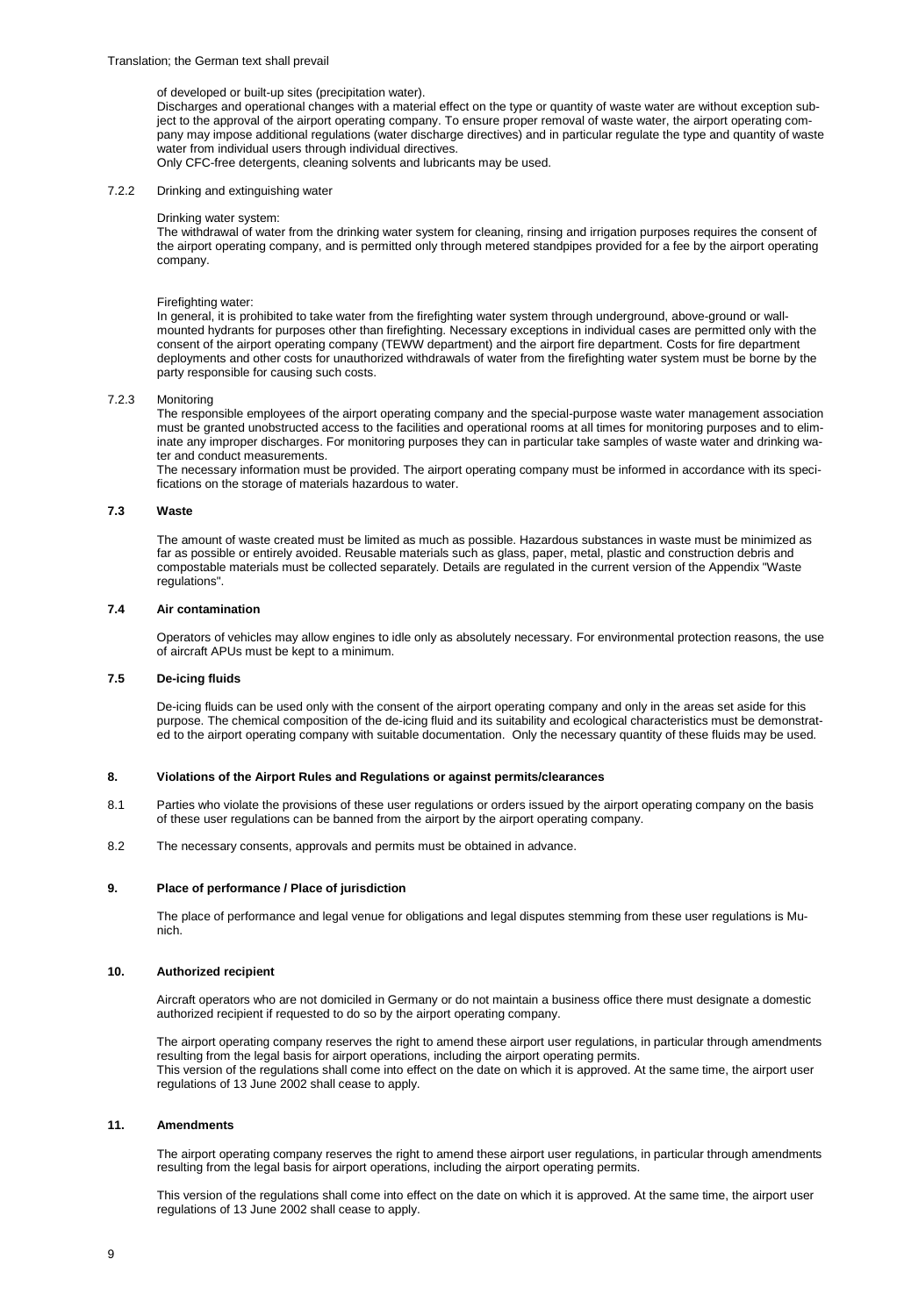Translation; the German text shall prevail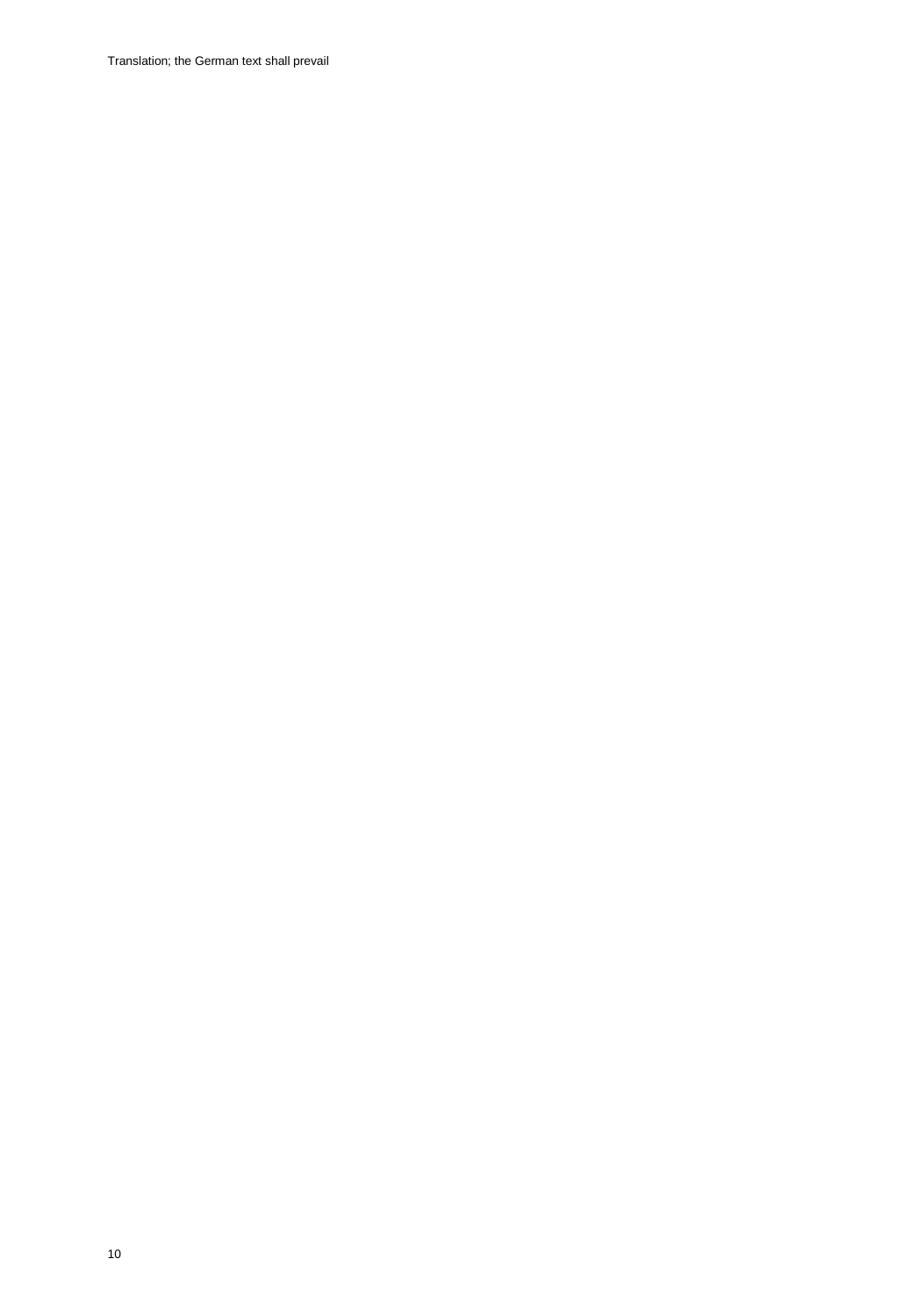Munich, August 12, 2010 The Airport Operating Company FLUGHAFEN MÜNCHEN GMBH

Dr. Michael Kerkloh **Walter Vill** Walter Vill Thomas Weyer

Approved in accordance with Section 43 Par. 1 of the Air Transportation Certification Regulation (LuftVZO) Munich, November 15, 2010 Bavarian State Ministry for Economic Affairs, Infrastructure, Transport and Technology Ref.: VII/7-8426/45/2 Böhner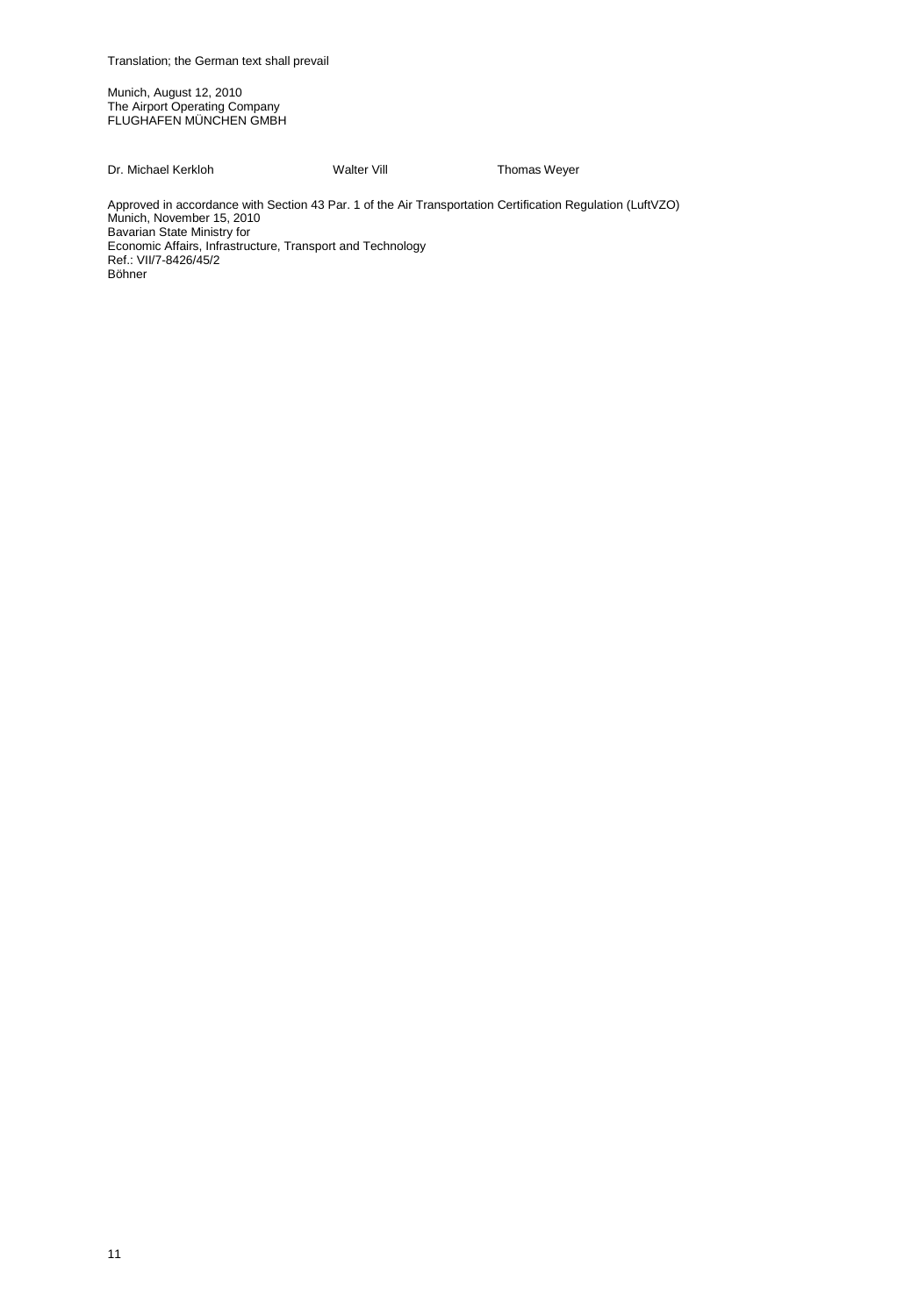# **Appendix: Rules and Regulations for the Engine Testing Facility**

(to Part II No. 2.2.4 of the Airport User Regulations)

#### **User Regulations for the Engine Testing Facility**

#### **1. General information (mandatory use, scope of the user regulations)**

The operational purpose of the engine testing facility (known as the noise protection hangar) is to conduct engine tests at reduced noise levels.

The noise protection hangar must be used for all maintenance related test runs of aircraft engines, even if the engines are removed from the aircraft.

Idle runs are not deemed to be test runs for purposes of these regulations.

The noise protection hangar can be entered only by aircraft whose dimensions leave at least a 2-meter clearance from the building superstructure and the built-in equipment in the facility. If required, a map can be obtained from the Traffic Management department.

All users of the noise protection hangar are subject to the rules set out in these user regulations and must comply with the instructions issued by the airport operating company (Traffic Management department) to ensure compliance with these rules. Any further instructions issued by the airport operating company in individual cases must also be followed.

# **2. Engine testing**

# **2.1. Reservations**

The utilization times must be scheduled in a timely manner with the Central Traffic Management Office at tel.: 21 131, specifying the aircraft call sign in addition to the planned utilization time. Reservations must be made well in advance.

The Central Traffic Management Office approves any reservation request provided there is no impediment to the planned testing activity. In case of overlapping reservation requests, the testing times are generally assigned on a first come, first served basis. Changes to the approved utilization time or the aircraft call sign are treated as a new reservation request. If a taxi request is not received by Ramp Control by the time of the approved start of testing, the utilization permit is null and void. Overruns of the scheduled testing time must be reported in a timely manner to the Central Traffic Management Office.

# **2.2. Preparatory measures**

The ramp lighting at the noise protection hangar is switched on as required by the Central Traffic Management Office for aircraft taxiing to that facility. From this time, the interior lighting of the hangar, the protected rooms and the equipment rooms can be operated by the users. Switches for interior lighting are located in the northern protection room (Schutzraum Nord).

#### **2.3. Roll-in**

Aircraft can be rolled into the noise protection hangar from the east, either nose-in or tail-in. The Ramp Control Tower must be informed of the direction.

Aircraft can be rolled into the hangar only with the assistance of a tug.

Aircraft must be rolled and positioned strictly in accordance with the center line and block markings provided.

Aircraft with a wingspan wider than 46 meters or a taxiing height of more than 14 meters can be rolled into the hangar only with the support of a marshaller (trained employee of the user or the airport operating company).

For aircraft with a tail plane that extends into the roof opening, the rudder must be kept in the 0° position while the plane is rolling and for the entire time the aircraft spends in the hangar.

The Ramp Control Tower must be notified of the on-block and off-block times of the aircraft.

#### **2.4. Braking precautions**

The landing gear brakes must be set. In addition, the braking devices provided by the airport operating company (brake shoes) must be used. Brake shoes can be found in the equipment rooms next to the protective rooms. The use of these braking devices does not exempt the aircraft operator from its responsibility for additional measures to secure the aircraft.

# **2.5. Movable wind fence**

When aircraft are parked facing west (nose in), the movable wind fence must be placed on the eastern side of the noise protection hangar.

#### **2.6. Ground power unit, air starter, stairs, lighting:**

This equipment can be rented from Ground Services as needed. Tel.: 212 85.

# **2.7. Video monitoring**

A video monitoring system consisting of four cameras in the hangar, each with one monitor in the protective rooms, is available for monitoring the aircraft.

# **2.8. Fire protection**

The available mobile dry powder fire extinguishers must be kept at the ready during engine tests (equipment rooms must be unlocked). The aircraft-to-ground communication channel must be kept at the Ramp Control West frequency at all times to be prepared to give a fire alarm.

The marked fire department access routes, escape routes and fire alarm boxes must be kept unobstructed. Telephones are located in the protective rooms; fire emergency number: 112. In addition, users are referred to Item 7 of the Appendix "Safety Regulations" in the Airport User Regulations.

#### **2.9. Water protection**

Test-related work performed on engines must be limited to what is technically necessary. During this work, oil pans must be used and any leaking oils and fuels must be disposed of without delay. It is prohibited to pour materials hazardous to water (e.g. oils, kerosene, de-icing fluids, detergents, water contaminated with these substances) into the drains in the facility (drainage channels, toilet). In case the floor is soiled with materials hazardous to water, steps must be taken to initiate nonharmful disposal. At the same time, the fire department must be contacted (Tel.: 112).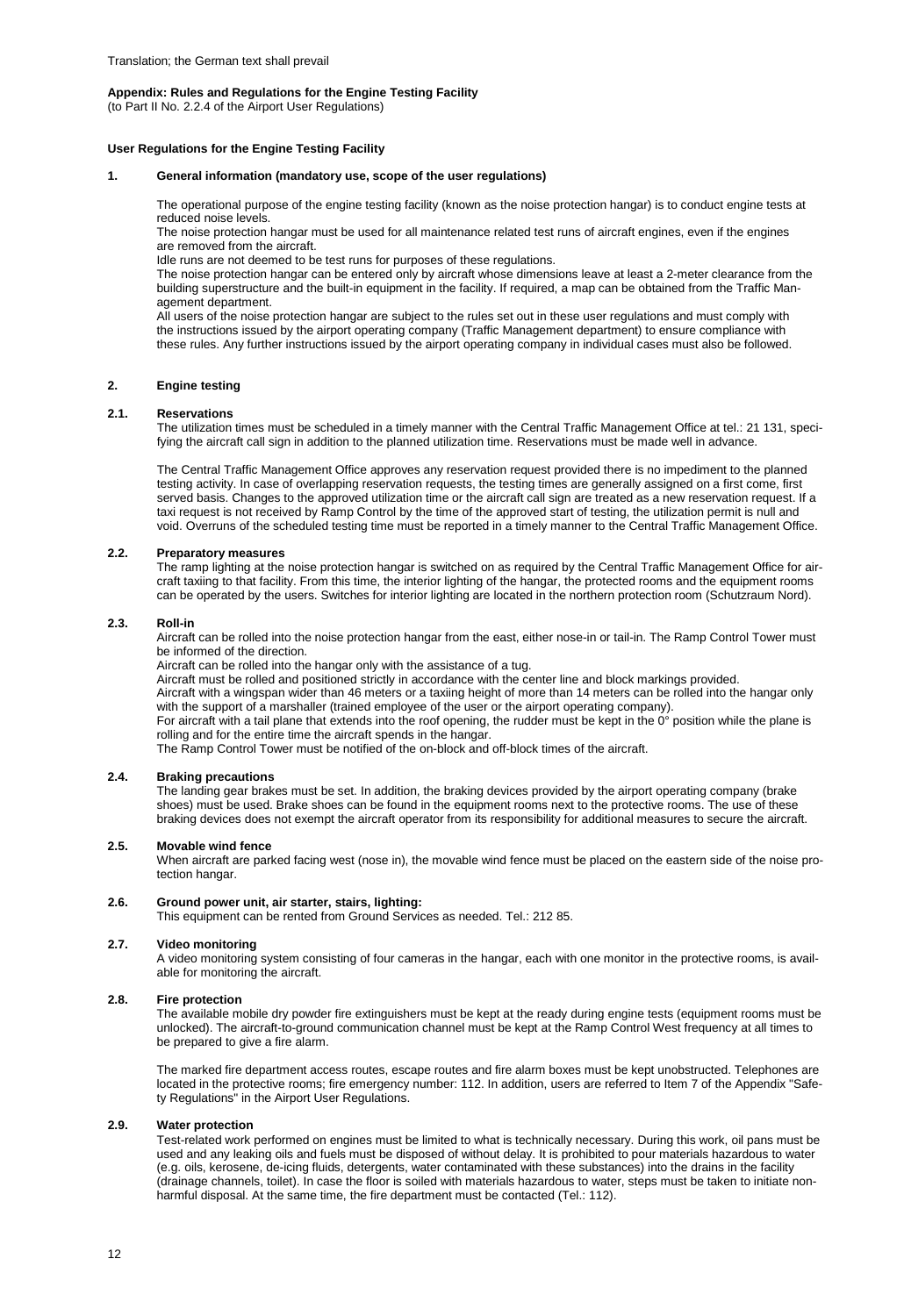# **2.10. Noise protection**

When conducting engine test runs, avoidable noise must be prevented and the propagation of unavoidable noise must be kept to a minimum. The time, duration and purpose of test runs, aircraft type, engine type and the positioning of the aircraft are recorded by the airport operating company. Engine test runs must be limited to the minimum, unavoidable amount, particularly between 2200 and 0600 hours (local time). If necessary, the airport operating company can announce use restrictions.

Users must also comply with the following:

In general, aircraft can be rolled into the hangar only with the assistance of a tug (see Item 2.3). Jet-powered aircraft are not permitted to taxi into the noise protection hangar under their own power between 2200 and 0600 hours.

# **2.11. Leaving the noise protection hangar**

The regulations under 2.3 apply accordingly when aircraft are rolled out of the noise protection hangar.

Before leaving the noise protection hangar, clearance to taxi must be obtained from Ramp Control West.

The ground services dispatch office must be informed of the equipment in use. Brake shoes and mobile dry powder fire extinguishers must be returned to the equipment rooms.

The camera system and the lights in the protective rooms / equipment rooms in the hangar must be switched off. The protective rooms and the equipment rooms must be locked.

## **2.12. Movable wind fence**

The movable wind fence must be left open (final position) after the aircraft is rolled out of the facility.

# **3. Other provisions**

# **3.1. Equipment permitted in the hangar**

During engine tests, any equipment and vehicles not required for the test must be parked in the spaces reserved for this purpose on the north side of the hangar.

## **3.2. Duty of care and damage**

The hangar must be kept clean. The user must treat the equipment with care.

Damage to the noise protection hangar or the associated facilities must be reported to the Central Traffic Management Office without delay (Tel.: 211 32).

If the noise protection hangar, equipment or facilities are damaged during a test run, the test run must be stopped immediately. No further testing can be done until the damage is eliminated.

Unauthorized persons are not permitted to remain in or around the noise protection hangar.

Aircraft operators or the company performing work on their behalf use the noise protection hangar for engine testing at their own risk. The hangar can be used only with trained personnel.

The user is liable for all damage resulting from non-compliance with the user regulations or other generally recognized rules. The onus of proof that it did not cause the damage will rest with the user.

If third-party claims are asserted against the airport operating company in connection with improper use of the noise protection hangar, the user must bear the costs incurred by the airport operating company.

# **3.3. Payment of fees**

Fees are charged for the use of the noise protection hangar.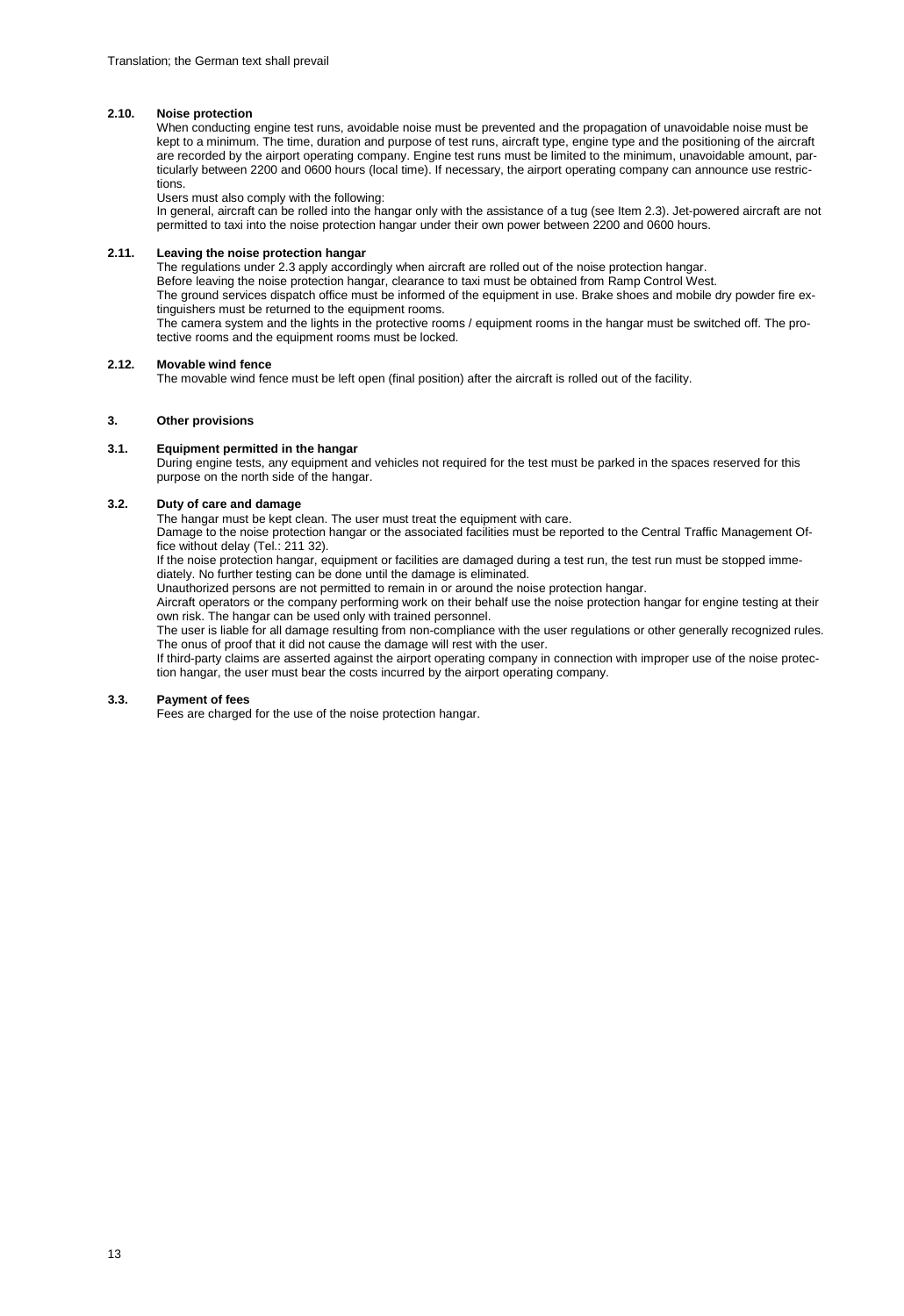# **Appendix: Central Infrastructure Facilities**

to Part II No. 2.5.5 of the Airport User Regulations

# **Description of the Central Infrastructure facilities managed and operated by the airport operating company**

#### **1. Baggage system**

#### **1.1. Baggage transport system**

The baggage transport system is comprised of the baggage transport facility, including the related merge, feeder and queuing conveyors, but not the supply and operation of towing vehicles, baggage trailers and containers. Consequently, for departing flights, it begins with transport from the check-in desks and ends with the transport to the destination conveyors, and for arriving flights it begins with the transport from the entry conveyors and ends with transport to the baggage-claim carousels.

Also part of the Central Infrastructure is the equipment for moving baggage in and out of the no-read and recon work stations, bulky luggage desks including the baggage handling there, and the transport of baggage incompatible with the equipment between Terminal 1 and Terminal 2.

Vehicles are not permitted to exceed walking speed in the baggage transport facility.

## **1.2. Baggage Reconciliation System (BRS/EAGLE)**

The integration of the WLAN-based Baggage Reconciliation System (RBS / Eagle) into the system ensures that baggage items are cleared for loading and serves to document the location of baggage items in each unit load device (ULD) in the hold of an aircraft. A prerequisite for the system to function is the implementation of baggage source messages (BSM) in accordance with IATA Passenger Service Conference Resolution Manual RP 1745, which must be made available free of charge and in a timely manner by the airline using the system.

The system includes the following hardware components:

- Stationary operator terminals with hand scanners to capture the baggage items on the destination conveyors in the Terminal 1 and Terminal 2 baggage halls,
- Mobile WLAN scanners for use on the aprons,
- Printers to print BRS tags. The tags are not provided by the Central Infrastructure department.

The system includes the following software components:

- central system components for data processing and storage
- information dialogs for the gate application as well as changing the loading clearance of individual baggage items
- dialogs at the stationary operator terminals in the baggage halls for capturing baggage items and entering sorting criteria for the ULDs. They can be activated on CUTE-PCs in Terminal 1 and Terminal 2.

# **2. Passenger boarding bridges**

The passenger boarding bridges consist of the bridge cab, the bellows, the bridge tunnel, the wheel unit, the service stairs, the rotunda, the terminal connector or a boarding station, the proximity sensor, automatic height adjustment, the limit switch for the bridge, the limit switch for the edge of the platform, the safety shoe and the safety chain.

#### **3. Ground power unit**

Most aircraft handling positions on the aprons and in the maintenance hangars are equipped with stationary ground power units to supply aircraft with electrical power, providing 200/115 volt 400 Hz AC current. This current is used by almost all jetpower aircraft flying today as well as some turboprop aircraft to run the on-board equipment and (if required) to start the engines.

Depending on the aircraft's placement in the handling position, the available stationary ground power unit must be used.

# **4. Aircraft stands, including facilities for marshalling aircraft on arrival and departure**

Aircraft stands are the areas for positioning aircraft for purposes of handling operations, refueling, parking or maintenance. As a rule, aircraft are not guided to the stand by a marshaller, but rather by means of taxiway guidance lighting and a docking guidance system. These facilities are operated and monitored by the personnel of Flughafen München GmbH (FMG) in the tower (Ramp Control) with the support of IT systems. The personnel also maintain voice contact with the flight crew of the aircraft. Marshallers are used to guide aircraft only for a small number of aircraft stands not yet connected to the systems.

# **5. Sewage repository**

The sewage repository contains a filling station for water and disinfectant to fill the supply tanks of the toilet service vehicles, a sewage repository and an emergency repository, an emergency shower, break rooms for the service personnel of the sewage repository and an office for the maintenance personnel.

#### **6. Fresh water sterilization facility**

The fresh water sterilization facility contains two filling stations with dosage indicators for chlorine, a lockable sterilization room (sterilization station) and, in a utility room in the ground floor, the technical facility with the chlorination equipment.

# **7. Facilities and equipment for aircraft de-icing**

With few exceptions, in Munich all aircraft are de-iced remotely at the runway threshold with the aid of de-icing vehicles shortly before take-off. (Remote de-icing).

Remote de-icing pads are situated at each runway threshold of both runways. They fall under the jurisdiction of German Air Traffic Control (DFS) as defined in Section 27c Par. 2 No. 1a of the Aviation Act (LuftVG) in conjunction with Section 21a Par. 2 of the Aviation Regulation (LuftVO): Also set up at the runway thresholds are the threshold stations, which accommo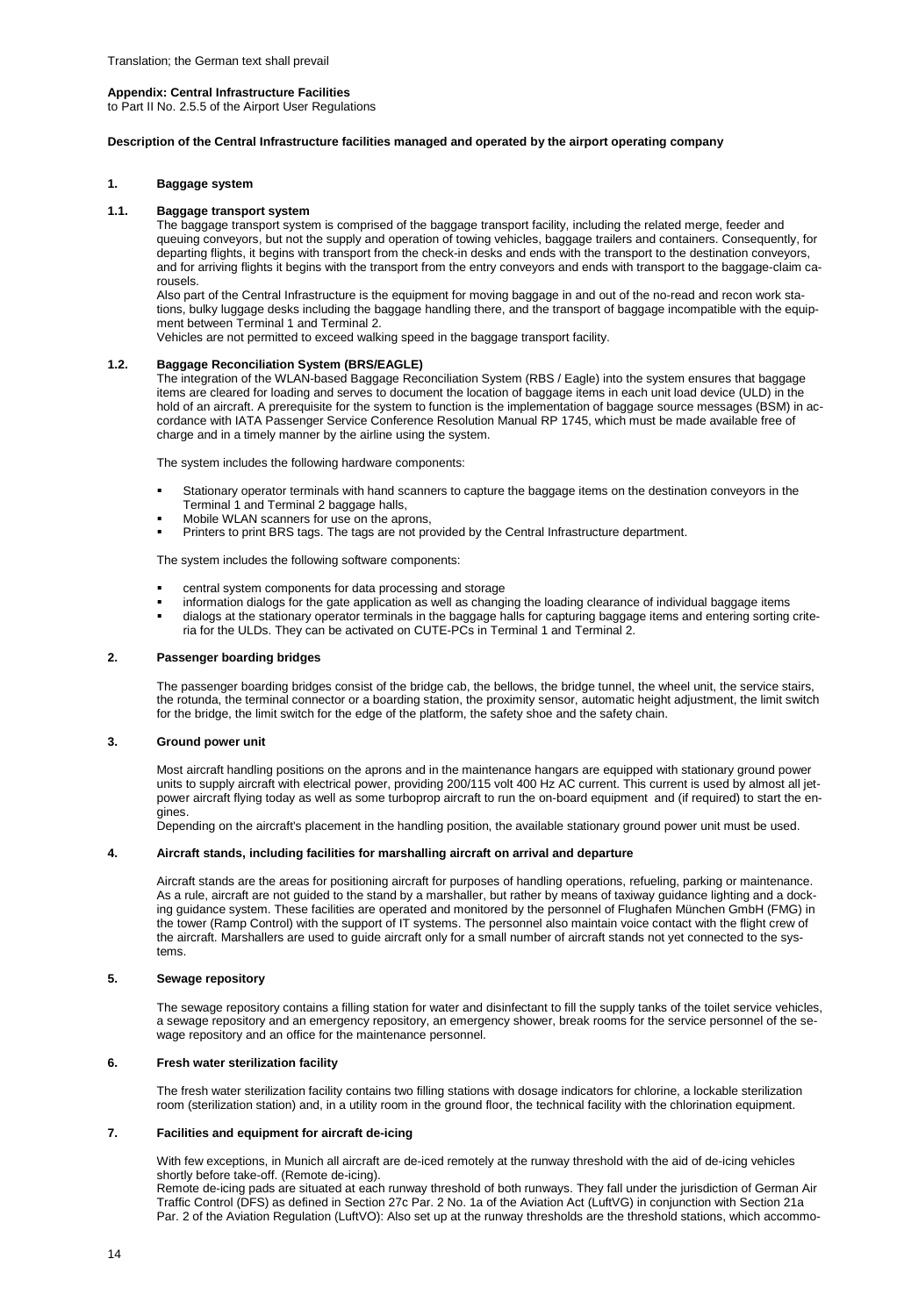date staff rooms and toilets as well as the electrical equipment and machinery for filling and draining the storage tanks and drainage basins. A filling station with filling hoses is located next to the building to supply the de-icing vehicles with de-icing fluids. For the storage of de-icing fluid ready for use, cylindrical tanks are positioned at each runway threshold station.

# **8. Stationary facilities for aircraft fuel and supplies**

The stationary facilities for supplying fuel and operating fluids for flight operations begin with the transfer interfaces (pipeline, tank car trains, tank trucks) and continue with the storage facility, the pipe system in the storage facility, the hydrant pumping station and the underground parallel pipe system, and finally ends at the fuel pits at the aircraft stands.

# **9. Noise control hangar for engine test runs**

The noise protection hangar for engine testing (engine testing facility) is a hangar open at its eastern and western ends, tapering to the east. The floor plan of the building is designed to accommodate aircraft at least as large as a Boeing 747. The side walls and ceiling are designed to muffle sound. The engine testing facility includes the outside apron area and the surrounding traffic areas. The engine testing facility is at the western end of the maintenance ramp in the southern operational area. Detailed regulations on the use of the facility are contained in the appendix "User Regulations for the Engine Testing Facility" in the Airport User Regulations.

# **10. Flight information system (internal FMG designation: Universal Display System (UDS))**

The flight information system is a multi-layered information distribution system for all important flight-related data covering almost all areas of the airport. Its task is to provide users, i.e. passengers, airport personnel, airlines, the various handling services, the authorities such as police, border protection and Luftamt Süd (the Southern Air Transportation Authority), and other parties with the required up-to-date flight data quickly and in a clear and easily readable form. The flight information includes:

- the UDS Office (UDZR),
- divisional computer systems (UDS-BR),
- check-in dispatching system (CID),
- upstream system for weather data link,
- **n**onitors,
- LCD display boards,
- dynamic large-screen displays on the landside approach road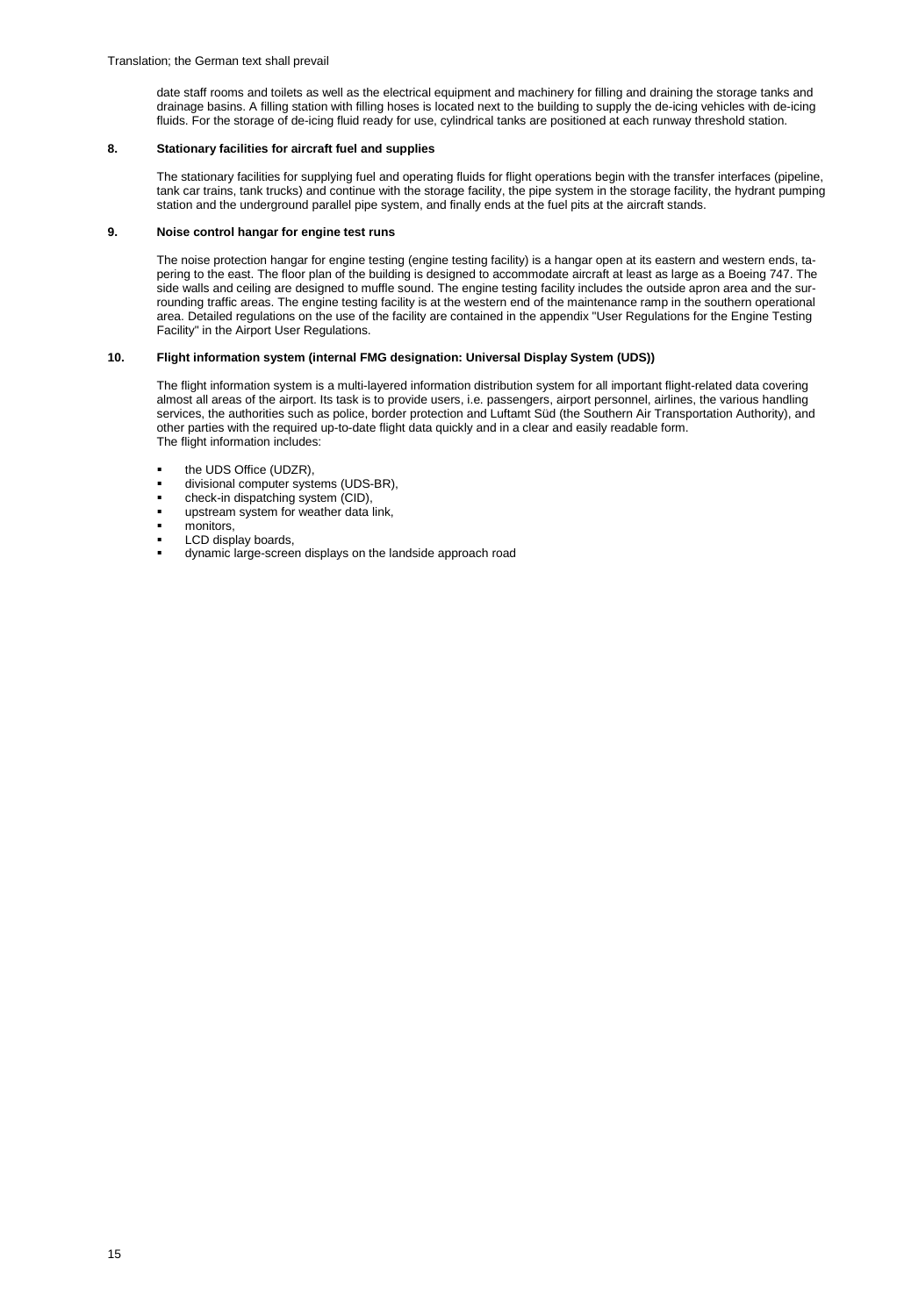**Appendix: "Regulations on air safety and traffic in the security zone"**  (to Part II No. 3.7 of the Airport User Regulations)

# **Regulations on air safety and traffic in the security zone at Munich Airport**



Flughafen München GmbH (FMG) Access Management P.O. 23 17 55 85326 Munich

ID Office Tel.: +49 89-975-6 30 00 Fax.: +49 89-975-6 31 96 [Ausweiswesen@munich-airport.de](mailto:Ausweiswesen@munich-airport.de)

Opening hours Mo, Tue, Wed: 8.00 am – 3.00 pm Thu: 1.00 pm – 5.30 pm<br>Fri: 8.00 am – 12.00 am  $8.00 \text{ am} - 12.00 \text{ am}$ 

## **1. General provisions**

1.1 The regulations and the information contained here are based on German and European statutory regulations for the protection of airport operations against attacks on the safety of air traffic and of operational security. We refer the reader in particular to the following statutory regulations and the related links:

Aviation Safety Act (LuftSiG) <http://bundesrecht.juris.de/luftsig/>

Aviation Security Background Check Regulation (Luft-SiZÜV) http://bundesrecht.juris.de/luftsiz\_v/

Aviation Security Training Regulation (LuftSiSchulV) <http://bundesrecht.juris.de/luftsischulv/>

Aviation Security Fees Regulation (LuftSiGebV) http://bundesrecht.juris.de/luftsigebv

1.2 As the airport operating company, FMG must protect airport operations against attacks on aviation security and to safeguard operational safety, ensure that the handling and operational facilities and rooms in the airport under its jurisdiction are designed safely and in particular to protect them against unauthorized access. These areas are defined as non-public areas (referred to below as "the security zone") pursuant to Section 8 of the Aviation Security Act (LuftSiG) and an officially approved aviation safety plan.

Special access requirements and rules of conduct apply to the security zone in accordance with the regulations and information contained in this appendix. Additional statutory and official requirements are not quoted exhaustively and are subject to change; the onus is on airport users to obtain information on the various applicable requirements.

1.4 If operational areas are placed at the disposal of an airline, it is required pursuant to Section 9 of LuftSiG to take identical security measures. Areas in the security zone "handed over" in this way are subject to the regulations of the responsible airline, and not those of FMG as set out in this Appendix.

#### **2. Access authorization in the security zone – requirements**

For any person who is to be granted more than occasional access to the security zone of Munich Airport, a request for independent (unaccompanied) access with a personal airport ID badge may be submitted to the FMG ID office.

## 2.1 Background check

The processing of such a request begins with a background check by the aviation safety authority to ensure the reliability of the person concerned. For Munich Airport this is the District Government of Upper Bavaria – Southern Bavaria Aviation Office. The official background check is regulated in detail through Section 7 of LuftSiG and Luft-SiZÜV, which was issued to regulate the implementation of LuftSiG. The check involves an enquiry with the police enforcement and constitutional protection authorities at the state level and possibly with other authorities. The aviation security authority decides on the basis of the background check whether FMG may grant access authorization to the applicant.

Individuals with access authorization undergo repeated background checks at regular intervals specified by law.

#### 2.2 Aviation security training

Before an employee can be granted access privileges with an airport ID badge, he/she must first – i.e. before starting work in the security zone – attend aviation security training in accordance with the provisions of the Aviation Security Training Regulation (LuftSiSchulV). This training generally – i.e. for employees not performing aviation security tasks – includes theoretical instruction (three hours) followed by a test on the course contents and a hands-on introduction (one hour). FMG conducts the training through its In-Service Training department. Enrolment for training and the assignment of a training date is not automatic with the application for access privileges. Instead, the applicant must contact the In-Service Training department without delay to enroll (for more information see http://www.munich-airport.de/de/micro/bildung/index.jsp [security-training@munich-airport.de,](mailto:security-training@munich-airport.de) or call: +49 89 975 43455).

#### 2.3 Processing time

The processing of a request for an ID badge, including the background check and aviation security training may take several weeks. Consequently, it is advisable to request the ID badge if possible well in advance of the planned date for starting employment.

# 2.4 PIN number

FMG grants access privileges by issuing the applicant an airport photo ID badge. For each ID badge, FMG stores a PIN number selected by the badge holder. The badge holder must keep the PIN number secret and enter it in the badge reader at the access control point when entering the security zone.

2.5 Rules of conduct with ID badges and in the security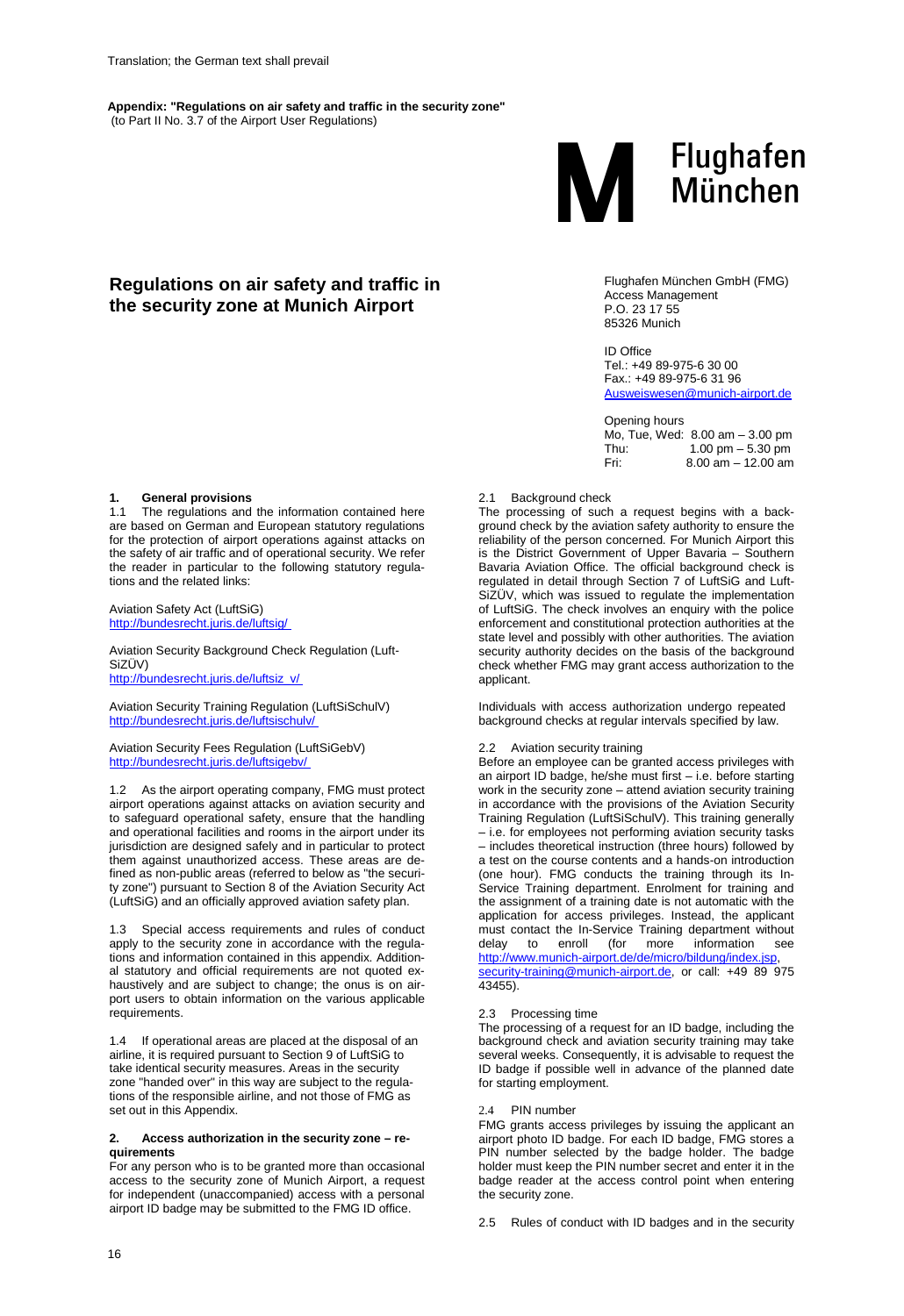#### zone

Each badge holder must wear the ID badge in the security zone so that it is visible at all times. The badge must be returned to the FMG ID Office without delay on expiry, cancellation of access privileges or when requested. The badge holder is not permitted to hand over the badge to any third party. In case of the loss of any ID badge, FMG and, if applicable, the employer, must be notified without delay. Access to the security zone without authorization is prohibited.

Deliberate or negligent violations of the obligations pursuant to Section 10 of the Aviation Security Act (LuftSiG) are classified as offences, and may result in prosecution by the aviation security authority, and are punishable by fines of up to EUR 10,000 (Section 18 of LuftSiG).

When sighting any individuals in the security zone not visibly displaying an airport ID badge or any clearly unauthorized vehicles operating there, persons with access privileges must stop the individual(s) or vehicle(s) in question or report them to an office authorized to carry out controls.

2.6 Entering the security zone without access privileges Persons without their own access privileges are permitted to enter the security zone only when accompanied and supervised by authorized persons. The FMG ID Office issues visitor ID badges in such cases and other types of ID for other special cases.

# **3. Entry with vehicles**

The FMG ID Office permits motor vehicles and trailers to enter the airport security zone for operational purposes after documentation is provided of the vehicle's roadworthiness and appropriate liability insurance cover.

#### 3.1 Mandatory insurance

If the operator of a motor vehicle or trailer is required under the Mandatory Insurance Act to take out and maintain a liability insurance policy to use the vehicle on public roads and spaces, the liability from operating the vehicle in the security zone must have the same level of liability coverage as stipulated under the Mandatory Insurance Act and the regulation issued in conjunction with it. Liability related to the operation of vehicles for which the operator is exempt under the privileges of the Mandatory Insurance Act from mandatory insurance coverage when using the vehicle on public roads and spaces must be covered by liability insurance maintained by the operator or, if not identical, the user, at least to the extent of the insured amounts and terms customary in the market. For damages to persons and property, the insured sum, in addition to the minimum sums under the Mandatory Insurance Act, must amount to at least EUR 50 million. If the Ground Handling Services Regulation is applicable and stipulates higher insurance sums, these sums are also applicable to the liability insurance cover for the vehicles used for the operations of the service provider or party carrying out its own handling operations. If the liabilities of the vehicle operator are not covered by an existing motor vehicle liability policy, they must be included in a liability insurance policy covering the liabilities of the operator or user, if different.

#### 3.2 Roadworthiness

Even if the vehicle is not approved for use on public roads, its roadworthiness must be documented by submission of certification in accordance with the regulations on roadworthiness checks for vehicles requiring approval stating that there are no concerns regarding the vehicle's compliance with regulations (Section 29 of the Road Vehicle Approval Regulation, "TÜV sticker").

#### 3.3 Stickers

For each vehicle authorized to enter the security zone, FMG issues a sticker valid for a limited period ("access sticker"). The sticker must be affixed to the outside of the

vehicle so that it is clearly visible. FMG may restrict the areas in which the vehicle may operate and issue appropriate stickers for this purpose, which must also be affixed to the vehicle. The vehicle operator must return the stickers to the ID Office without delay on expiry or when the authorization conditions for the vehicle no longer apply.

#### 3.4 Driver's license in non-public areas

Persons operating vehicles in the security zone are must be in possession of a driver's license as required for driving on public roads under the Driver's License Regulation, and must also successfully complete a training course on driving in the non-public area ("Ramp driver's license"). The traffic regulations of FMG for the non-public area apply. The ramp driver training is carried out by the FMG In-Service Training department.

#### **4. Searches when entering non-public areas**

Pursuant to Section 8, Par. 1 No. 5 of the Aviation Security Act, FMG must search its own employees, employees of other companies operating on the airfield and other persons along with items they are carrying and their vehicles each time they access the security zone or in another appropriate manner. This also applies to persons with their own access privileges for these areas. For access to the security zone and the mandatory searches, employee control points are set up.

# **5. Prohibited items**

Under Section 11 of the Aviation Security Act and European regulations, it is prohibited to carry or bear weapons and certain other items in the security zone that may be dangerous or have a potentially dangerous appearance ("prohibited items"). Persons are permitted to carry such items into the security zone only to the extent that these items must be used or transported necessarily and exclusively for performing their work-related tasks in this area. A check is made at the access control point to determine who requires which prohibited item in this area and why it is required. The person with access privileges must answer truthfully. He/she must store the prohibited items with care and ensure that they are not lost. Employees may be required to surrender prohibited items not allowed into the security area at the control point, and cannot be kept there. Consequently, no claims to replacement may be made.

5.2 Deliberate or negligent violations of Section 11 of the Aviation Security Act may be subject to prosecution under Section 19 of the Aviation Security Act. In addition, the Aviation Security Authority may deem the party committing the violation as unreliable and cancel access privileges.

#### **6. Fees**

6.1 FMG charges fees based on the published price lists for its services or expenses in connection with the aviation security measures described in these regulations. In particular, to cover its expenses for processing applications and the administration of access privileges, the FMG ID Office charges a fee for processing ID badge requests regardless of the type, even if no background check is required – vehicle ramp stickers, and for each repeated background check. The FMG In-Service Training department charges fees for the aviation safety and driver training courses.

6.2 The aviation security authority charges a fee for each initial and follow-up background check pursuant to the Aviation Security Fees Regulation (LuftSiGebV). FMG pays these fees to the authority in advance and later invoices them along with its own fees, where applicable.

6.3 Parties who request an ID badge or ramp sticker, or enrol for training, thereby make a commitment to pay FMG the resulting fees, including fees paid in advance to the aviation security authority. For ID badges or training for employees, the employee in question is liable for payment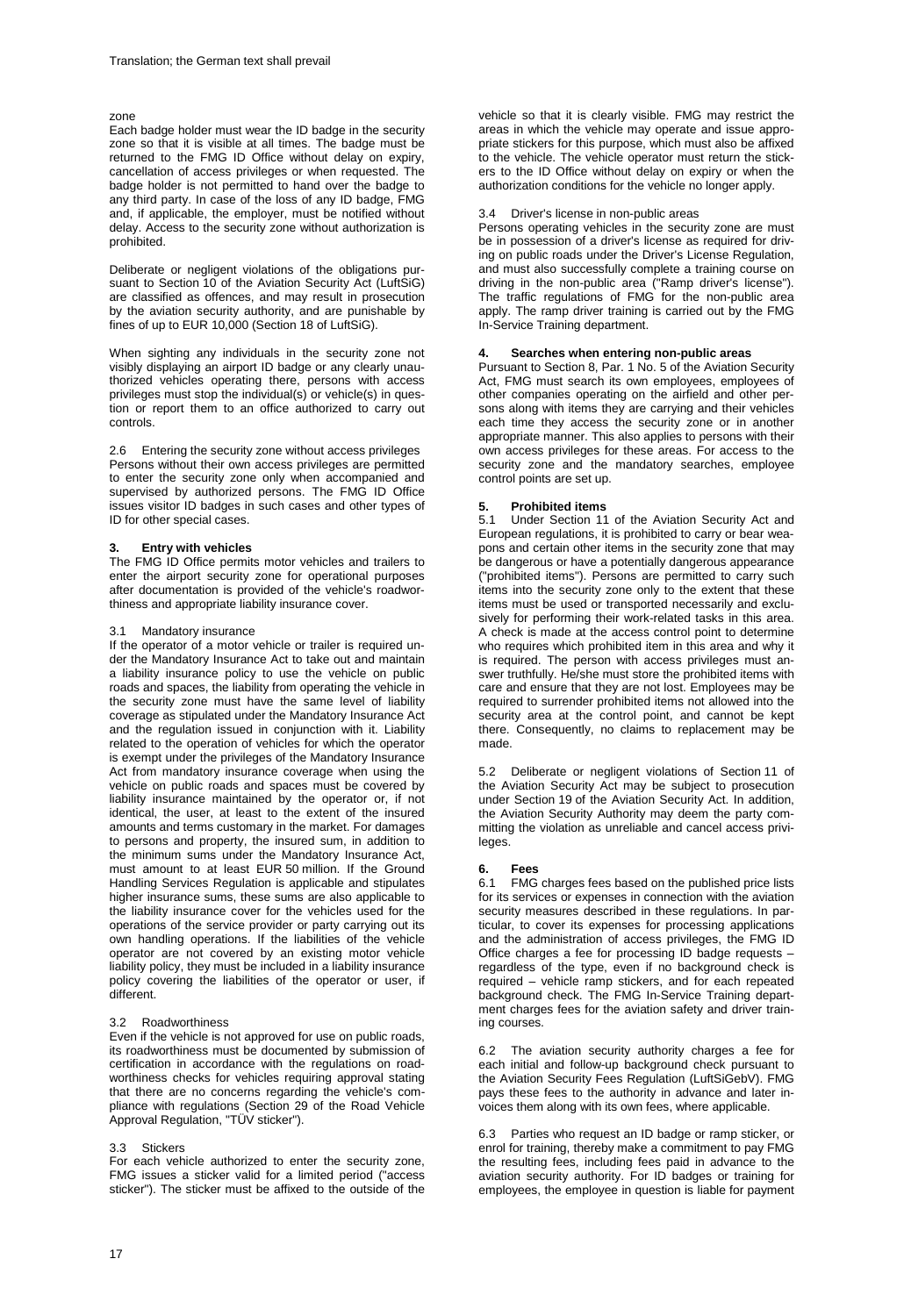alongside his or her employer; FMG initially invoices the fees to the employer. If the request for access privileges is rejected, in particular because the aviation security authority rejects the applicant as unreliable on the basis of the background check, or if a sticker is not issued or a participant does not attend a training course, these circumstances do not exempt the liable party from payment of the fees. Invoices issued by FMG are payable within 10 days of the invoice date. FMG can invoice its services before delivery. As long as a party is in arrears with the payment of fees, including fees paid in advance to the aviation security authority on the party's behalf, access privileges may be revoked. The place of performance for payable fees is exclusively the site of Munich Airport. The place of jurisdiction for the parties is determined exclusively by this place of performance.

6.4 If rooms, space or other property in the security zone of the airport are rented or otherwise made available, or if other services are offered that are to be received in the security zone, FMG or another party making such an offer will in no way be liable if the access privileges required for utilizing the services cannot be granted. The fees of FMG as well as fees paid in advance by FMG to the aviation security authority are not covered by rental charges and other fees, and must always be paid separately.

6.5 It is not the responsibility of FMG or its affiliated companies to grant contractors or suppliers the access

privileges needed to deliver or accept goods or services of any kind in the security zone or make other access arrangements for them – e.g. accompaniment by security personnel. It is the responsibility of each contractor or supplier to arrange the necessary access privileges or other means of access in a timely manner and at its own expense for itself or the persons acting on its behalf and to take these costs into account when agreeing on terms of service; it cannot claim the costs retroactively in the contractual relationship concerned.

#### 7. Data protection

FMG collects, stores and processes personal data of ID badge holders and vehicle operators in order to meet its aviation security obligations and to invoice services, and as required by the provisions of data protection laws. When background checks are requested, the data collected are transferred to the aviation security authority, where they are stored, processed and transferred to other parties in order to perform the background check. Any person may contact the State Ombudsman for Data Protection to claim a violation of his/her rights in connection with the collection, processing or utilization of his/her personal data through public authorities (Article 9 of the Bavarian Data Protection Act).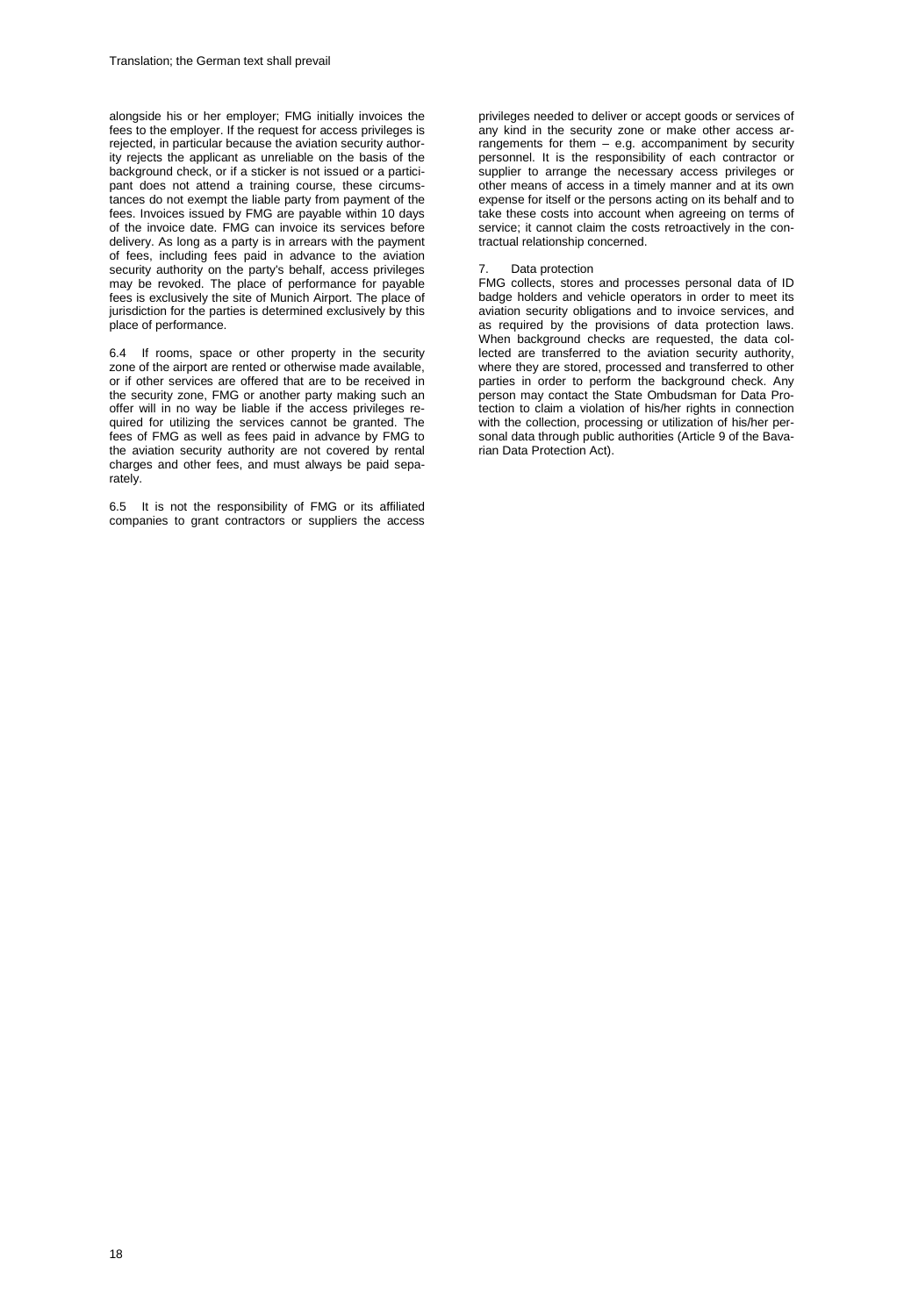**Appendix: House Rules** (to Part II No. 4.2 of the Airport User Regulations)

**House Rules Flughafen München GmbH (FMG)** Postfach 21 17 55 85326 Munich

**Manusian Flughafen** 

#### Dear guests

Welcome to Munich Airport. We want you to feel at home at our airport. Here we would like to inform you of some important rules of conduct for the Munich Airport premises:

- Please do not leave your luggage or other property unattended at any time. Notify the police or the airport personnel if you notice unattended luggage. You can leave luggage at our Service Center in the Central Area of the airport. Please take any found items to the Service Center or turn them over to airport staff.
- Smoking is prohibited in the indoor areas of the terminals except in specially designated rooms or cabins with appropriate signage. Please use the ash receptacles there and in the outdoor areas.
- Please leave entrances, emergency exits and marked escape routes unobstructed. Do not sit or stand near automatic doors or breezeways.
- Wheelchairs and other mobility aids for persons with restricted mobility and baggage carts can be used only for their intended purpose and may not be removed from the airport premises.
- You may not use roller skates or skateboards in indoor areas, and may use other vehicles or means of transport only with our consent. Use escalators and other transportation equipment only as intended.
- Please avoid soiling or dirtying the premises in any way. Any soiling or dirt must be cleaned without delay by the person causing it or must reimburse FMG for the costs of having it cleaned. Dispose of waste or recyclable materials – in particular liquids that you are not permitted to take on board – in the

We wish you a pleasant stay and a safe journey.

Flughafen München GmbH

receptacles provided for that purpose. You may not take items disposed of at the airport – including returnable bottles.

- It is prohibited to beg, canvas or sleep overnight at the airport.
- You may take dogs or other animals onto airport premises only if they are led by a leash, carried in a cage or otherwise appropriately secured.
- Commercial activity or any other special use of the airport is permitted only with our consent. This applies in particular to advertising, the posting of bills or posters, collections, events and performances of any kind, games of chance, distribution of printed matter or filming, photography or sound recordings except for personal use.
- Instructions of the airport personnel must be followed.
- Violations of the house rules or non-compliance with reasonable instructions may result in removal from the airport premises, a ban on entering the premises or criminal prosecution and liability under civil law.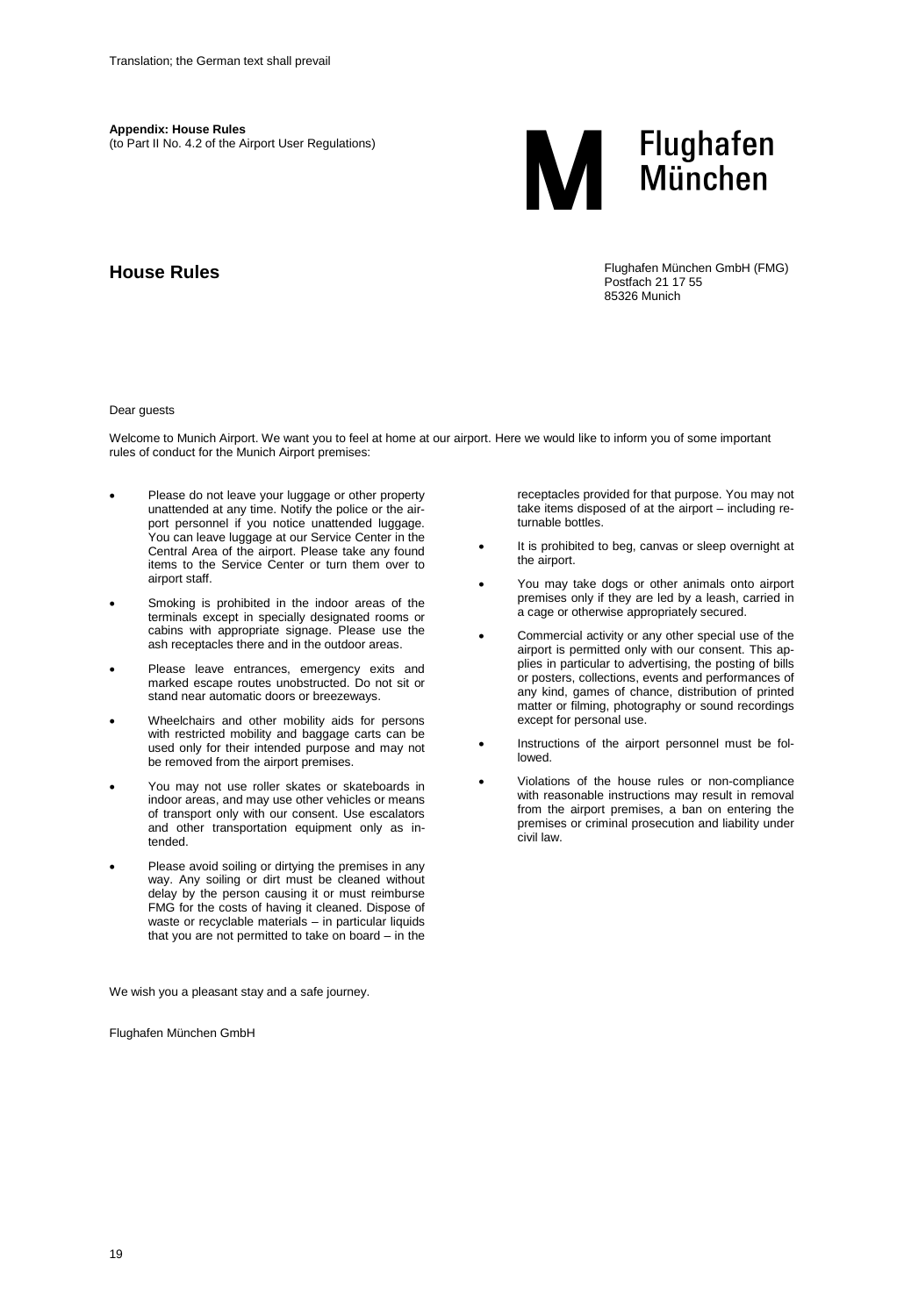# **Appendix: Regulations on the IT and Communication Infrastructure**

(to Part II No. 4.3 of the Airport User Regulations)

#### **1. Central IT and communication infrastructure**

On the airport premises, the following IT and communication infrastructure is provided and operated exclusively by the airport operating company:

- 1.1 Passive cable network for communication technology
- 1.2 Active data network (LAN / WLAN / WAN)
- 1.3 Switching systems (landline telephones, including voice over IP)
- 1.4 Operational and trunked radio systems
- 1.5 Emergency alarm systems
- 1.6 Flight information display systems (FIDS)
- 1.7 Terminal public address systems (also in rented areas)
- 1.8 Access control systems
- 1.9 Video surveillance systems
- 1.10 Data centers and utility rooms
- 1.11 Television reception equipment including cable network infrastructure

# **2. Availability**

The airport operating company offers the use of the specified IT and communication infrastructure subject to the published General Terms, Conditions and Fees.

# **3. Proprietary systems**

Airport users must obtain the prior consent of the airport operating company before utilizing their own systems, equipment or technologies for a purpose met by the IT infrastructure listed above or making any changes to the existing IT and communication infrastructure. Consent can be granted in exceptional cases for valid reasons. The airport operating company may grant consent subject to revocation or for a limited period, and subject to special terms and additional requirements.

#### **4. Other providers**

The development and marketing of the infrastructure and systems listed above by companies besides the airport operating company also requires the consent of the airport operating company. The airport operating company may grant consent subject to contractually regulated fees.

# **5. End devices**

In all communication networks and systems, end devices can be connected and operated if they meet the applicable system requirements and applicable technical standards. If end devices cause malfunctions in communication networks or systems, the airport operating company can require the removal of these devices. It can also disconnect from the network any end devices that fail to comply with standards or cause malfunctions.

# **6. Interference with radio networks**

If the operation of radio equipment of any kind in publicly accessible or non-public frequency ranges interferes with other radio networks, in particular those used in airport operations, the airport operating company can impose restrictions or a ban on the use of such equipment.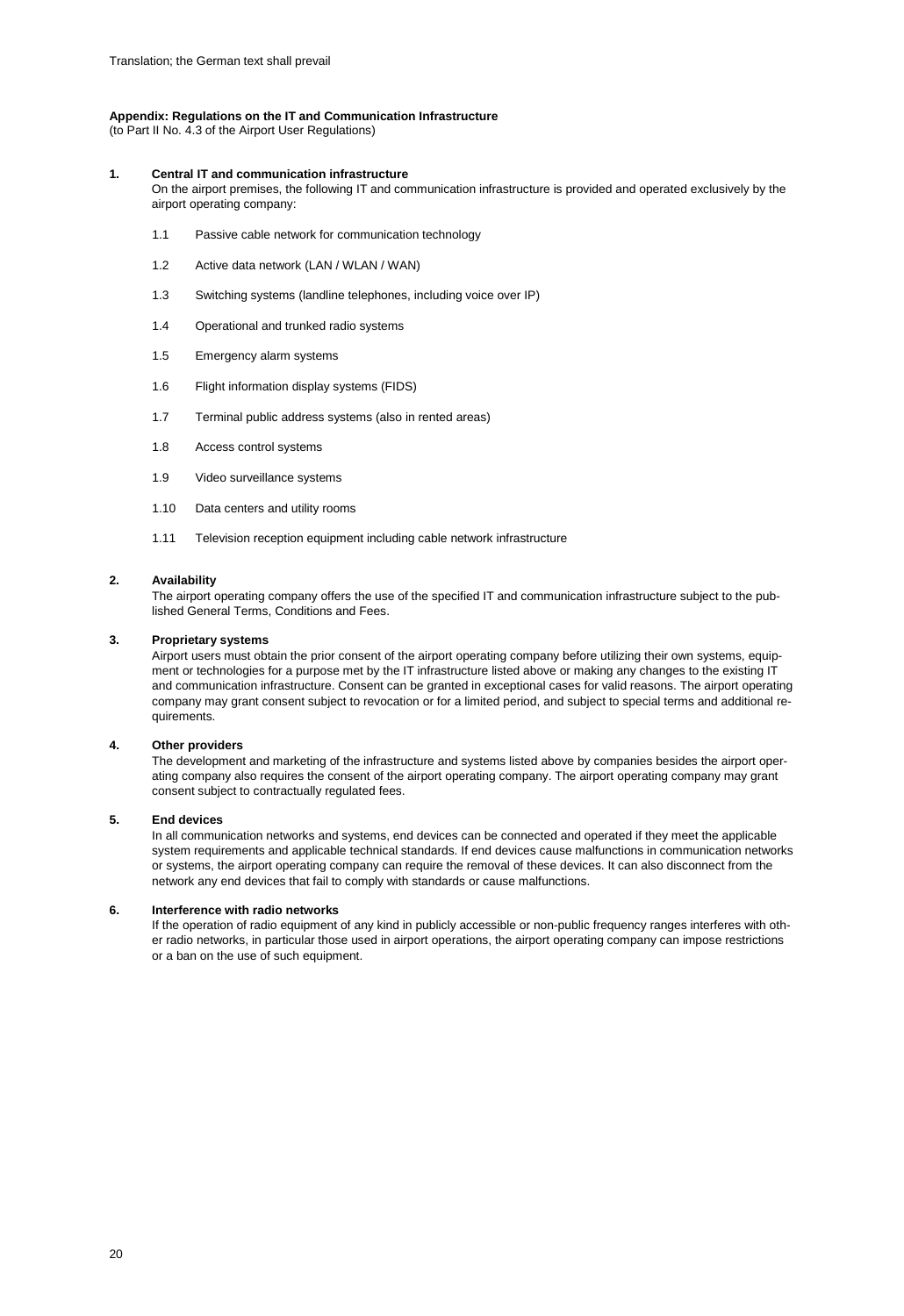# **Appendix: Safety Regulations**

(to Part II No. 5 of the Airport User Regulations)

# **1. Handling fuel and operating fluids**

- 1.1. Aircraft can be refueled or defueled only in the areas designated for that purpose by the airport operating company. Aircraft may not be refueled or defueled with their engines running.
- 1.2. If passengers are on board an aircraft during refueling, fire protection service will be provided by the airport fire department only at the airline's request, and is subject to a fee. If refueling is carried out with passengers on board or in the act of boarding or disembarking, a stairway or passenger boarding bridge must be positioned at each of at least two open cabin doors. In addition, the relevant procedures in the flight operations manual of the airline in question must be applied.
- 1.3. Fuelling and defueling is not permitted during thunderstorms.
- 1.4. During fuelling and defueling, a safety radius of 4 meters around tank openings must be observed. The fuelling vehicles must be able to depart from the vicinity of the aircraft at any time with no obstructions.
- 1.5. Overflows and spillage of fuels must be avoided. If fuel overflows or spills, in addition to the required immediate action (stopping the fuel flow, placing fire extinguishers in readiness, issuing a warning for the surrounding area, if applicable covering the leakage, protecting sewer openings), the provisions of 1.4 above must be observed, with a safety radius of 15 meters; the airport fire department must be notified without delay.
- 1.6. When using underground fuelling facilities, the following rules apply in addition to the generally applicable safety regulations:
	- The marked "Tankpit" areas must be kept clear at all times.
	- Vehicles may not drive over the fuelling hoses and grounding cables provided.
	- In emergencies the entire underground fuelling system must be shut down using the emergency shutdown system (Tankstopp).
- 1.7. The International Guidelines for Aviation Fuel Quality Control & Operating Procedures for JOINT INTOPLANE FUELLING SERVICES (JIG 1) in the currently applicable version should generally be observed.

## **2. Operation of aircraft engines**

- 2.1. Aircraft engines may not be started or allowed to run in hangars and workshops.
- 2.2. Before engines are started, aircraft must be properly secured.
- 2.3. As a warning of the hazard of running engines, the aircraft's anti-collision beacons must be switched on immediately before the engines are started and must not be switched off until they come to a standstill. This procedure must be observed both in the daytime and nighttime hours.
- 2.4. Aircraft engines may be started and left running only if the cockpit of the aircraft is manned by a pilot or authorized mechanic.
- 2.5. Persons starting aircraft engines must ensure that the propellers or the air flows caused by the engine(s) cannot cause injuries or damage to persons or property. While the engines are running, the applicable safety radius must be observed.

# **3. Smoking ban; use of open flames**

In the non-public area and the vicinity of fuel supply facilities, smoking and the use of open flames are prohibited. The use of open flames is permitted only in rooms equipped according to fire safety and workplace safety regulations and specifically approved by the airport operating company. Work involving fire hazards to be performed outside the designated working areas, e.g. welding, cutting, soldering, must be coordinated in a timely manner with the airport fire department.

# **4. Vehicles and equipment**

- 4.1. Vehicles and equipment with internal combustion engines operating in the aircraft hangars and workshops must be equipped with standard safety features such as exhaust systems and mufflers that prevent burning exhaust gases from escaping.
- 4.2. Vehicles and equipment must comply with the regulations of the Occupational Safety Board with jurisdiction. Proof of regular inspections through a qualified specialist or expert must be visibly displayed on the vehicle or piece of equipment (inspection sticker).

# **5. Working in hangars and workshops**

5.1. Aircraft cannot be cleaned with extremely or highly flammable fluids as defined in the Hazardous Materials Regulation.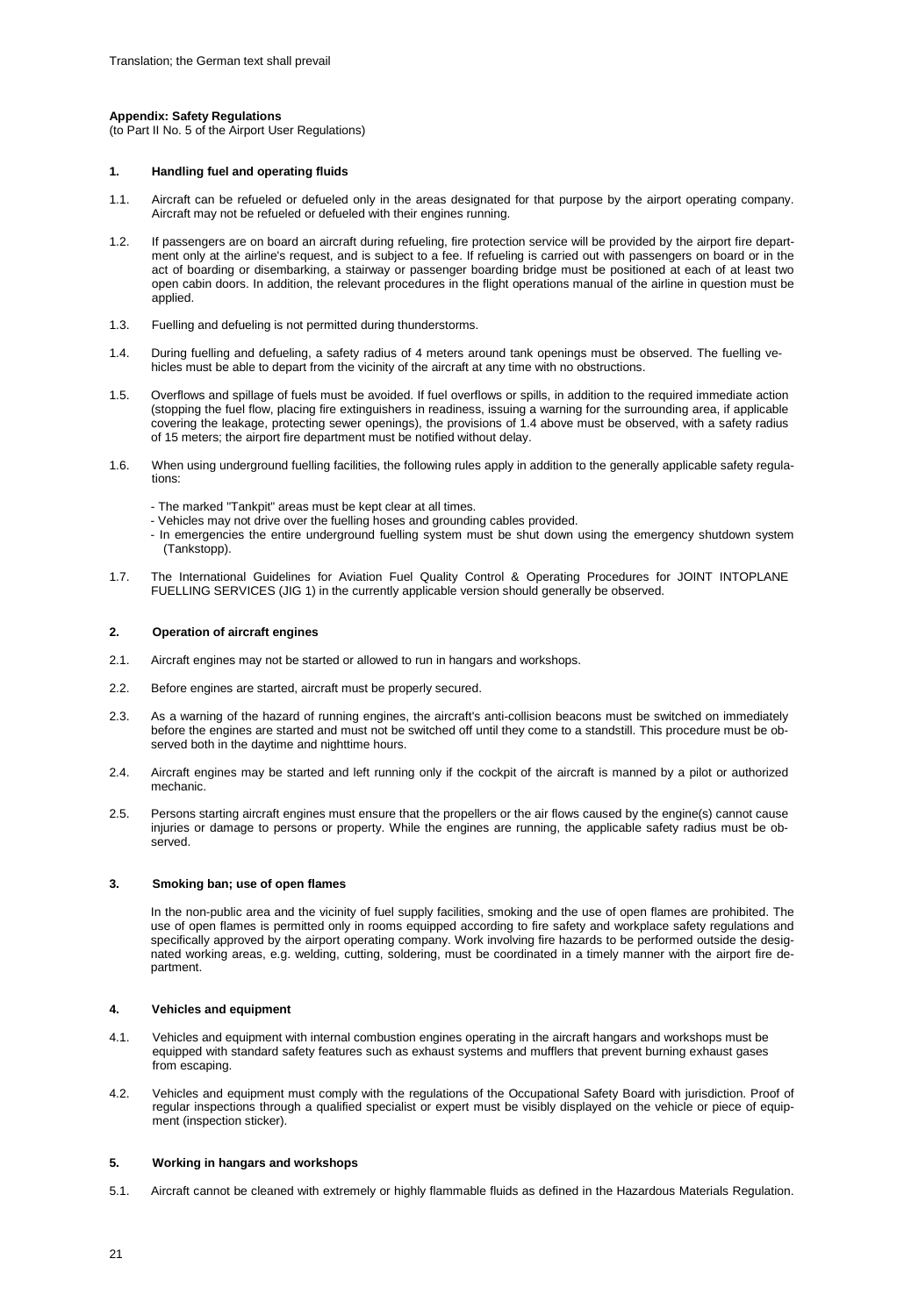Dismantled aircraft parts may be cleaned with flammable fluids only in separate, well-ventilated rooms.

- 5.2. Work may be performed with combustible materials in hangars and workshops only if the rooms are properly equipped for this purpose in accordance with fire and workplace safety regulations.
- 5.3 Lubricants and fuel residues must be stored in the containers and facilities provided.
- 5.4 When work of any kind is performed on an aircraft in the hangar or within a 50-meter radius of it, the aircraft operator must ensure that a sufficient number of portable fire extinguishers are available within easy reach.

# **6. Storage of materials, equipment and waste**

- 6.1 Materials, equipment and waste must be stored in a manner that prevents fire and explosion hazards. Empty fuel and lubricant barrels and empty high-pressure storage containers for hazardous materials may not be stored in hangars and workshops.
- 6.2 Waste posing a fire hazard (lubricant residues, used cleaning materials, etc.) must be collected in the specially marked metal containers with tightly fitting lids. The containers must be emptied often enough to prevent spontaneous ignition of the waste. Oil pans and similar containers must be emptied and cleaned after use.

#### **7. Firefighting and rescue services**

- 7.1 Airport users must comply with the Fire Protection Regulation.
- 7.2 Access to fire-fighting equipment, emergency exits and escape routes and rescue access routes must be kept clear at all times.
- 7.3 In case of fire, the fire alarms must be activated immediately and the airport fire department must be notified (Tel: 112). Until the arrival of the fire department, rescue operations must be carried out and the available resources must be used to fight the fire.
- 7.4 In case of injuries, illness, incapacitation and death, the emergency center (Tel.: 112) or the police station (Tel.: 110) must be notified immediately.
- 7.5 Recovery and rescue operations are subject to the airport's emergency plan and fire protection regulations.
- 7.6 All individuals, companies and offices at Munich Airport must support the airport fire department in any possible way in averting danger and restoring safety.
- 7.7 During firefighting operations, the airport fire department is authorized to enter any necessary areas and rooms on the entire airport campus.

# **8. Foreign objects**

Any person who notices objects on the airport's flight operations areas (e.g. screws, grommets, suitcase handles, lashing belts, etc.) must pick them up and dispose of them in the waste containers provided for this purpose.

#### **9. High visibility clothing**

Persons in flight operation areas must wear high-visibility clothing as defined in the European Standard EN 471 Class 2.

# **10. Construction work**

Construction work must be coordinated well in advance with the airport operating company. This applies in particular to the airport's restricted construction area and the obstacle-free boundaries of the runways and the helicopter landing area as well as all excavation work.

# **11. Storage**

Hazardous goods as defined in Section 27 of the Aviation Act, in particular nuclear fuels and other radioactive materials, may not be stored outside officially authorized storage sites; proof of authorization must be provided to the airport operating company. Outside the spaces or rooms rented for this purpose, cargo, crates, containers, building materials, equipment, etc. can be stored only with the consent of the airport operating company.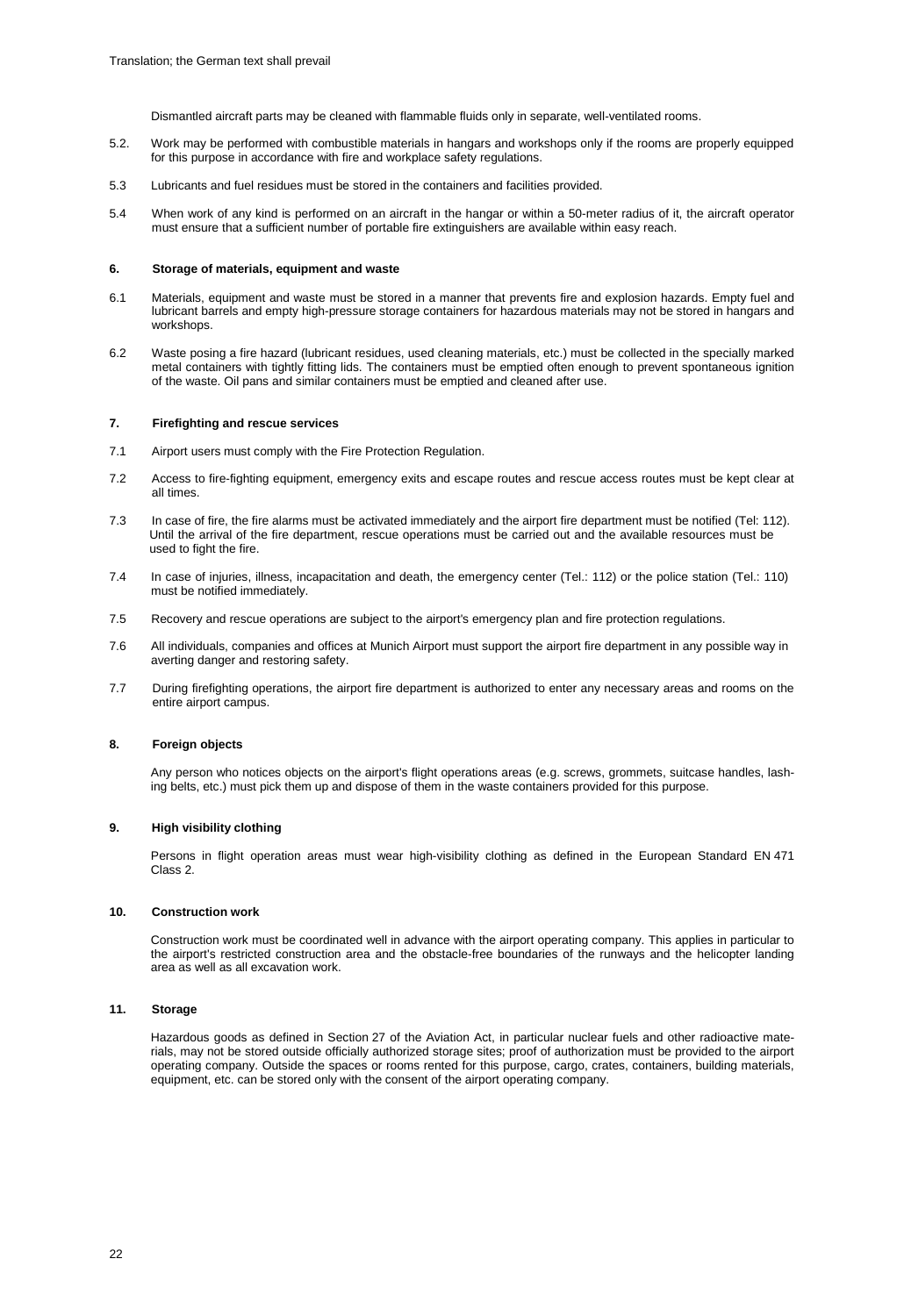# **Appendix: Waste Regulations**

(to Part II No. 7.3 of the Airport User Regulations)

# **1. General provisions**

- 1.1. The Munich Airport campus is regarded as an integrated area in which the airport operating company collects, separates, transports, sorts, stores and, in some cases, recycles waste to the extent that this is not the task of third parties such as public-sector bodies. These measures serve to coordinate waste disposal in the interests of the prime objective of avoiding and reducing waste.
- 1.2. The airport operating company performs the waste management operations itself or outsources it to contractors.
- 1.3. All users of the airport are subject to the rules set out in these waste management regulations and must comply with the instructions issued by the airport operating company to ensure compliance with these rules.
- 1.4. The utilization of the waste disposal services of the airport operating company is subject to the defined fees and conditions.

## **2. Waste avoidance**

- 2.1. The amount of waste created must be limited as much as possible.
- 2.2. Usable waste (in particular recyclable materials) must be kept separate at source from the residual waste and undergo separate handling according to type.
- 2.3. To avoid waste, food and beverages should be sold in reusable packages and containers for which buyers must pay deposits.

# **3. Disposal / utilization of waste**

- 3.1. The following waste categories on the Munich Airport premises are disposed of / utilized by the airport operating company:
	- Residual waste
	- Food waste
	- Recyclable waste (glass, pasteboard, cardboard packaging, metals, plastics, waste wood, Styrofoam)
	- garden and landscaping waste
- 3.2. Waste not listed under 3.1 above is not handled by the waste disposal services of the airport operating company. This applies in particular to construction and demolition waste (Waste Category Regulation, Appendix to Section 2, Par. 1 No. 17) and waste from human or veterinary medical care and research (Waste Category Regulation, Appendix to Section 2, Par. 1, No. 18) or for catering waste from means of transport used internationally as defined in Article 8 f) of EU Regulation No. 1069/2009 (EC).
- 3.3. The airport operating company may, for reasons pertaining to waste management or other reasons, designate other types of waste or types mentioned above for exclusion from or inclusion in waste disposal operations.
- 3.4. The waste not disposed of by the airport operating company must be disposed of in accordance with the applicable laws and regulations. Documentation of proper disposal and suitable companies and/or facilities must be submitted to the airport operating company.

# **4. Sorting/routing of usable waste / recyclable materials**

- 4.1. Usable waste must be separated from the residual waste at source. The following requirements apply:
	- Unsoiled paper (e.g. newspapers), pasteboard and cardboard boxes and foil materials must be placed in the designated containers at the waste collection point.
	- Bottles and other glass containers must be sorted by colors and placed in the designated containers located at the waste collection point,
	- Catering waste must be dumped in the designated containers after removal of any inorganic material.
	- Other usable waste such as wood, metals (e.g. cans) and cleanly sorted plastics must be channeled to the various collection systems.
- 4.2. The airport operating company can set up separate handling for other kinds of usable waste.

# **5. Waste pick-up**

All waste listed under 3.1 above is picked up at regular intervals. If the quantity of accumulated waste is larger on occasion or for seasonal reasons, additional pick-ups can be arranged on request.